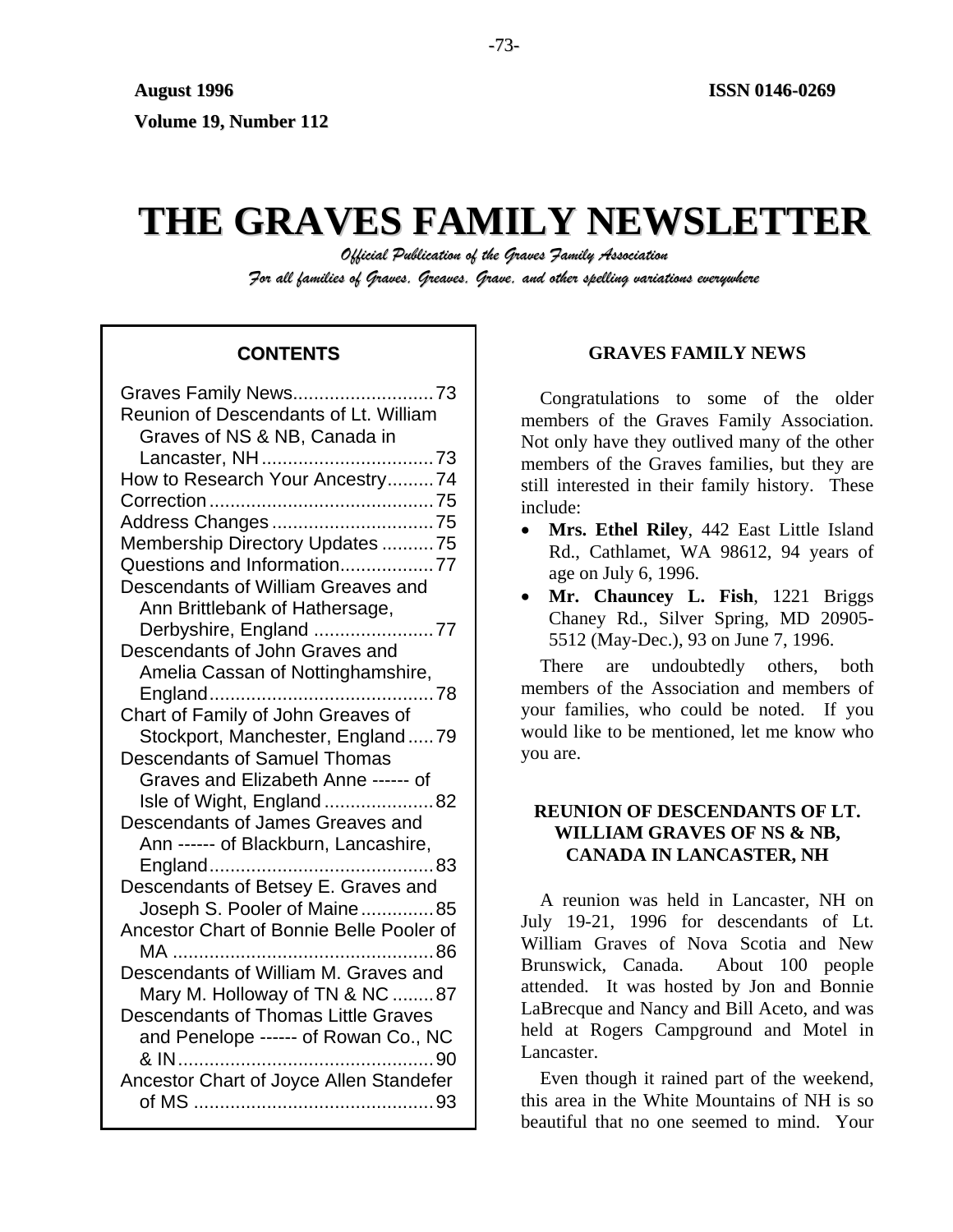editor, Ken Graves, and his wife Sarah, took a few hours on Saturday to hike the Flume and some of the other trails near Mt. Washington in the rain.

Most of the meals and the socializing were in the large meeting center of the campground. The food was great, the people were the friendliest anywhere, and the entertainment was well done (even when the electricity went out for a short time Saturday night).

# **HOW TO RESEARCH YOUR ANCESTRY**

Bob Blair of Blair's Book Service recently sent the following as an e-mail message. It is reprinted here with his permission. Often we concentrate on a very narrow area in which to search and, if we don't find what we are looking for there, we give up or don't know

**Memberships: Regular (U.S. & Canada) \$20/year Other countries (air mail) \$30/year Sustaining \$40/year Life (U.S./Canada, 62 and older) \$600 one time Foreign memberships must be paid by money order in U.S. dollars. All back issues (1976 present) are available at current price.**

**Newsletter only available to individuals as part of Graves Family Association membership. No charge for queries.**

**Published by:**

**THE GRAVES FAMILY ASSOCIATION 261 South St., Wrentham, MA 02093 Internet Home Page: http://www.andrews.edu/~calkins/gravesfa.html**

**Newsletter Editor: Kenneth Vance Graves (508)384-8084 Internet: kgraves239@aol.com**

**Treasurer: Elaine Tobias, Overland Park, KS Director, On-line Computer Help: H. W. ("Bud") Graves, Veradale, WA Internet: dfrh81a@prodigy.com Director, Internet Home Page: Keith G. Calkins, Berrien Springs, MI Internet: calkins@andrews.edu**

what to do next. For effective research, it is important to search for records of other people associated with the particular ancestor you are looking for, and also to try to understand the historic context in which your ancestor lived. This practice of broadening the search can also make genealogy much more interesting and alive.

Following is a friendly tip on genealogical research: Try something else. Vital records - such as the census, births, marriages and deaths -- may be the foundation of your research, but I think there is much more to genealogy. Yes, we sell a lot of family history books that list the vital records and hopefully tell something about the family. But you can do better.

Take a look as some of the local histories we offer. That is where I learned so much about my ancestors. As an example, I found a reference to my family being in the linen business in Northern Ireland, so I read a book on Irish linen-making to share in the knowledge of how my ancestors practiced their craft. And I frequently found my family name listed as the participants of the siege of Londonderry, and I found a passage that told how my ggggggggggggreat grandmother hid her children to avoid being captured by the Irish Army. (Those who did not escape were marched naked under the outer walls of Londonderry in attempt to rile the Ulster Scots to sally forth from the protection of their fortress and into the open where they would be badly outnumbered.)

I found general historical descriptions of the religious persecution of the Scots in Northern Ireland, and so I understood when I found that three complete generations of my line sailed to New England in 1718. And I felt their pain when I read that their half-built Presbyterian Kirk in Massachusetts was burned by the believers of the "orthodox" church, who accepted only their church.

It was through a local history book that I learned why my gggggggreat grandfather and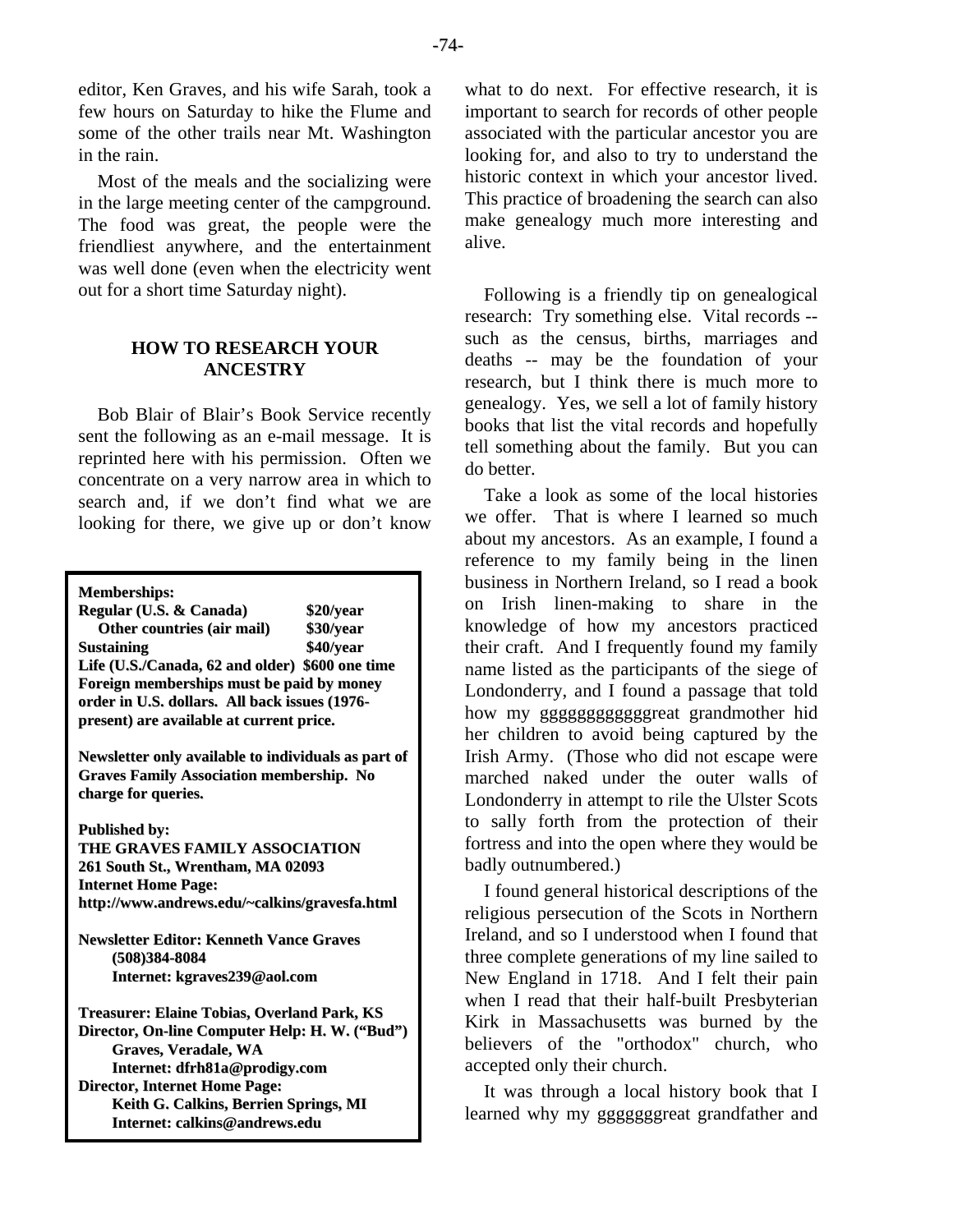his bride and infant son bumped around for some 40 days in an ox cart from Massachusetts to Ohio -- a neighbor had made the same trip and returned east to tell everyone about the splendors of Ohio. Gramps then obtained a book on Ohio (which I still have) and the next Spring they made the trip.

So, consider expanding your research from vital records to an understanding of the life of your ancestors. Wonder what life was like for your soldier-ancestor serving in the Revolutionary Army. Search for your family's involvement in the French-Indian War and the Spanish American War.

Attempt to discover your gggreat grandpa's unit in the Civil War and then trace the unit's battles.

If you get beyond the vital records, you may find that you develop an understanding and an appreciation for the lives of each generation of your ancestors. You may even get to the point where you feel like you really know them.

Bob and his genealogy book service can be reached at: BLAIRS' BOOK SERVICE, 277 Crider Lane, Woodstock, VA 22664-9542, E-Mail: blairbbs@shentel.com, Web Site: http://www.genealogy.com/blairs, FAX: 540- 459-2676, Voice: 540-459-2090.

#### **CORRECTION**

In the last issue (June 1996), the street name in the address of Mrs. Dixie M. Hickey was wrong in both the New Members section on p. 51 and her query on p. 72. Her correct address is: 8207 Rockbrook Court, Fort Wayne, IN 46825.

## **ADDRESS CHANGES**

Miss Marion F. Graves of Memphis, TN, descended from Capt. THOMAS GRAVES of VA, has moved to 487 North Highland St., Apt. 11, Memphis, TN 38122-4575.

Ms. Marna L. Clemons, descended from JOHN GRAVES and Sarah ------ of VA & OH, has moved from Redondo Beach, CA to San Diego, CA, and her permanent address as of Sept. 15, 1996 will be 12120 Mil Pitrero Rd., San Diego, CA 92128.

Ms. Delores Grasty of Odessa, TX, descended from J. D. GRAVES and Helen Logan of TX, has moved to 1207 North Lee, Apt. 2, Odessa, TX 79761.

Mrs. Kathryn M. Paulsen, descended from Capt. THOMAS GRAVES of VA, has moved from Roswell, NM to 13701 85th Ave. North, Maple Grove, MN 55369.

Mr. Timothy M. Graves, descended from THOMAS GRAVES of NC & Maury Co., TN, has moved from New Concord, KY to P.O. Box 1738, Murfreesboro, TN 37133-1738.

Mrs. Georgia L. Graves, descended from GIDEON GRAVES and Caroline Scott of VT, has moved from Midlothian, VA to 12433 Morgan's Glen Circle, Glen Allen, VA 23060.

Mrs. Carolyn S. Morring, descended from JAMES GRAVES of Randolph Co. & Surry Co., NC, has a new address. It is 242 Randolph St., Guin, AL 35563-2025.

Mrs. Pamela K. Rust, descended from Capt. THOMAS GRAVES of VA, has moved from South Jordan, UT to 4408 North 4th Ave., Evansville, IN 47710.

#### **MEMBERSHIP DIRECTORY UPDATES**

*New Members*  AHLGREN, Mr. Harlan E. P.O. Box 985, Sun City, CA 92586-0985 Ancestry: Deacon George Graves of Hartford, CT (#2614 in book)

BURCH, Mrs. Linda J.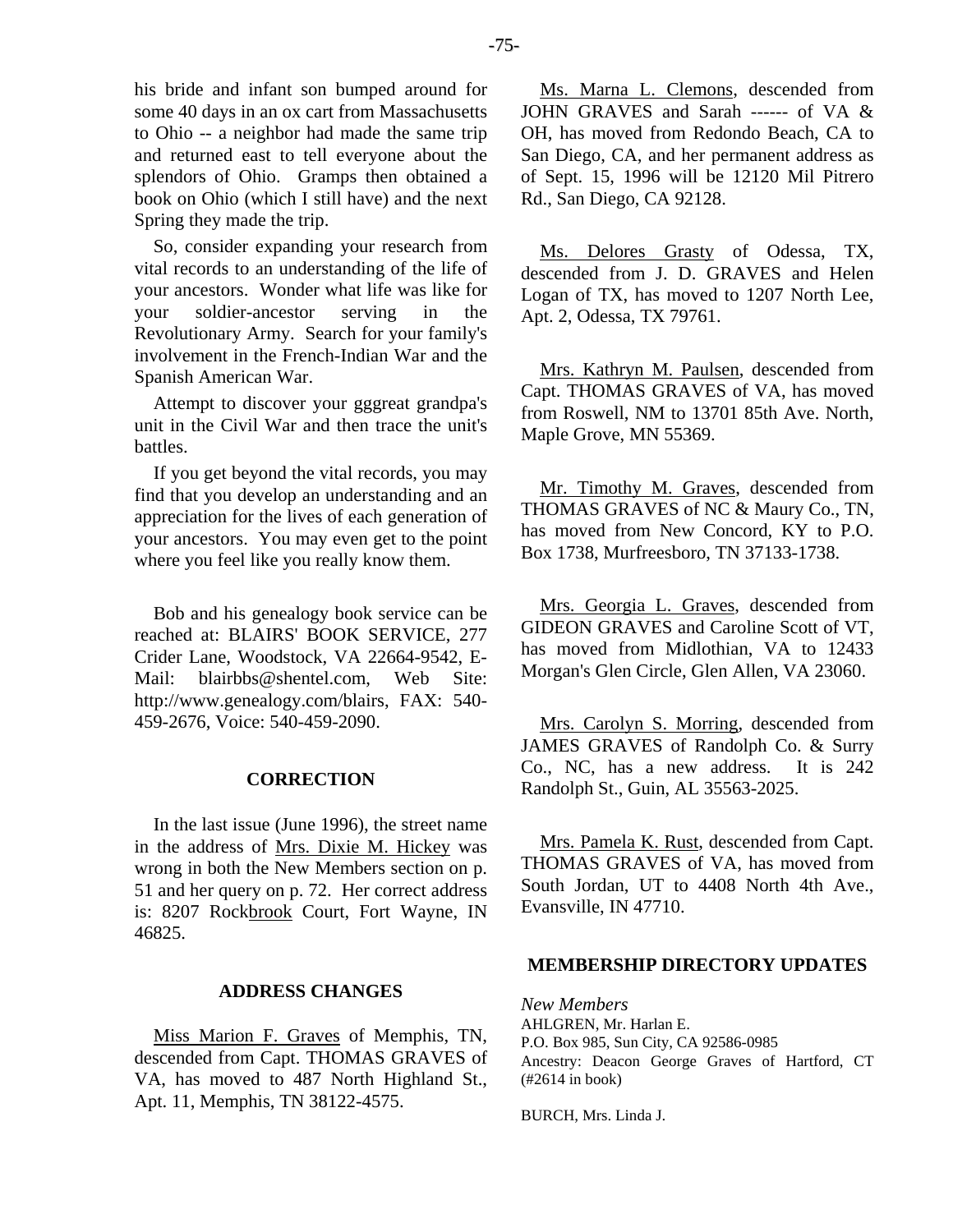1527 South Wasatch Drive, Salt Lake City, UT 84108 Ancestry: Richard Graves and Elizabeth Dorrells of IN  $& MO$ 

BRANSON, Mrs. Alice M. P.O. Box 100, South Windham, ME 04082 Ancestry: John Graves and Sarah Mitton of England, ME & RI

COWEE, Jim and Carol 16212 Laurie Ann Lane, Redding, CA 96001 Ancestry: Thomas Graves of Hartford, CT, via #3011

DAVIDSON, Dr. Betty M. 1333 State Street, New Orleans, LA 70118 Ancestry: John Graves of NC & Blount Co., AL

ELSTEN, Mrs. Bonnie Pooler 5752 Madrid Lane, Long Beach, CA 90814-3221 Ancestry: Betsy E. Graves and Joseph Pooler of ME

FAIRBANK, Ms. Lynn A. 4 Franklin Square, Dedham, MA 02026 Ancestry: Thomas Graves of Hartford, CT (via #34), and Elizabeth Graves and Harmon Hall of Wallingford, CT

GRAVES, Mr. Leland E. 11814 East Skyview Ave., Spokane, WA 99206-7008 Ancestry: Alexander Graves and Harriet M. Rose of NY & PA

HOFFMAN, Ms. Patricia Davis P.O. Box 231, Topsfield, MA 01983-0331 Ancestry: Samuel Graves of Lynn, MA, via #2249

HOOVER, Mrs. Julia Mae Bice 5200 West Blvd., #505, Boardman, OH 44512-2530 Ancestry: Lorenzo M. Graves and Mary ------ of TN & Panola Co., TX

HOWARD, Mrs. Ouida Bagley 10611 Northboro, Dallas, TX 75230 Ancestry: Capt. Thomas Graves, via #3079 in Robert Graves book

JENKINS, Mrs. Alyce Mitchem 11 Hunter's Trail, Warren, NJ 07059 Ancestry: Thomas Graves and Hannah ------ of Birmingham, Warwickshire, England

KOUTSTAAL, Mrs. Murilyn Graves Route 1, Lake Wood Estates, #4, Kirksville, MO 63501 Ancestry: Thomas Graves of Hartford, CT, via #3301

MARCHISELLO, Mr. Doug A. 845 N.W. Hillside, Kansas City, MO 64152 Ancestry: Humphrey Isaac Greaves of NC

MOLEN, Mrs. Joanne Pattiani 1704 Castleberry Lane, Las Vegas, NV 89115-6866 Ancestry: Thomas Graves of Hartford, CT, via #3990

MORRIS, Ms. Beth 30 Portland St., Lancaster, NH 03584 Ancestry: Lt. William Graves of NS & NB, Canada

MUNDY, Mrs. Marilynn 4111 West Vernal Pike, #3, Bloomington, IN 47404 Ancestry: William B. Graves and Elizabeth ------ of NC & IN

NILES, Mrs. Isabel Paine P.O. Box 1038, North Sebago, ME 04029-1038 Ancestry: John Graves and Martha Mitton of England, ME & RI

REBNERIS, Mrs. Victoria J. 4764 Beaver Rd., Victoria, BC V8X 3X1, Canada Ancestry: Mary Graves and Thomas Ladyman of Cumberland, England

SULLIVAN, Mrs. Christina K. 9957 Feathers Court, Jacksonville, FL 32246-8549 Ancestry: prob. Capt. Thomas Graves of VA, via  $John<sup>2</sup>$ , Thomas<sup>3</sup>, John<sup>4</sup>, John<sup>5</sup>, Thomas<sup>6</sup>, James<sup>7</sup> m. Elizabeth Pratt, William<sup>8</sup>

TRUSZ, Mrs. Kathryn 410 Sahlstrom Road, Castlegar, BC U1N 3N2, Canada Ancestry: John Graves of Concord, MA

WARNER, Mr. Darrell G. 2106 Golden Pond Dr., Kingwood, TX 77345 Ancestry: John Graves and Edith June ------ of Albemarle Co., VA

WILBER, Mr. Wayne L. P.O. Box 158, Hamshire, TX 77622 Ancestry: Parents of John Franklin Graves and Bettie Nutt of Panola Co., TX

WILKES, Dr. Leslie L. 318 East 44th St., Savannah, GA 31405 Ancestry: John Graves of Concord, MA, via Benjamin<sup>2</sup>, Benjamin<sup>3</sup>, Jedediah<sup>4</sup>, Allen<sup>5</sup>, Cyrus<sup>6</sup>, Joel Spenser<sup>7</sup>, Cherry Hiram<sup>8</sup>

#### **QUESTIONS AND INFORMATION**

*MISCELLANEOUS GRAVES FAMILIES*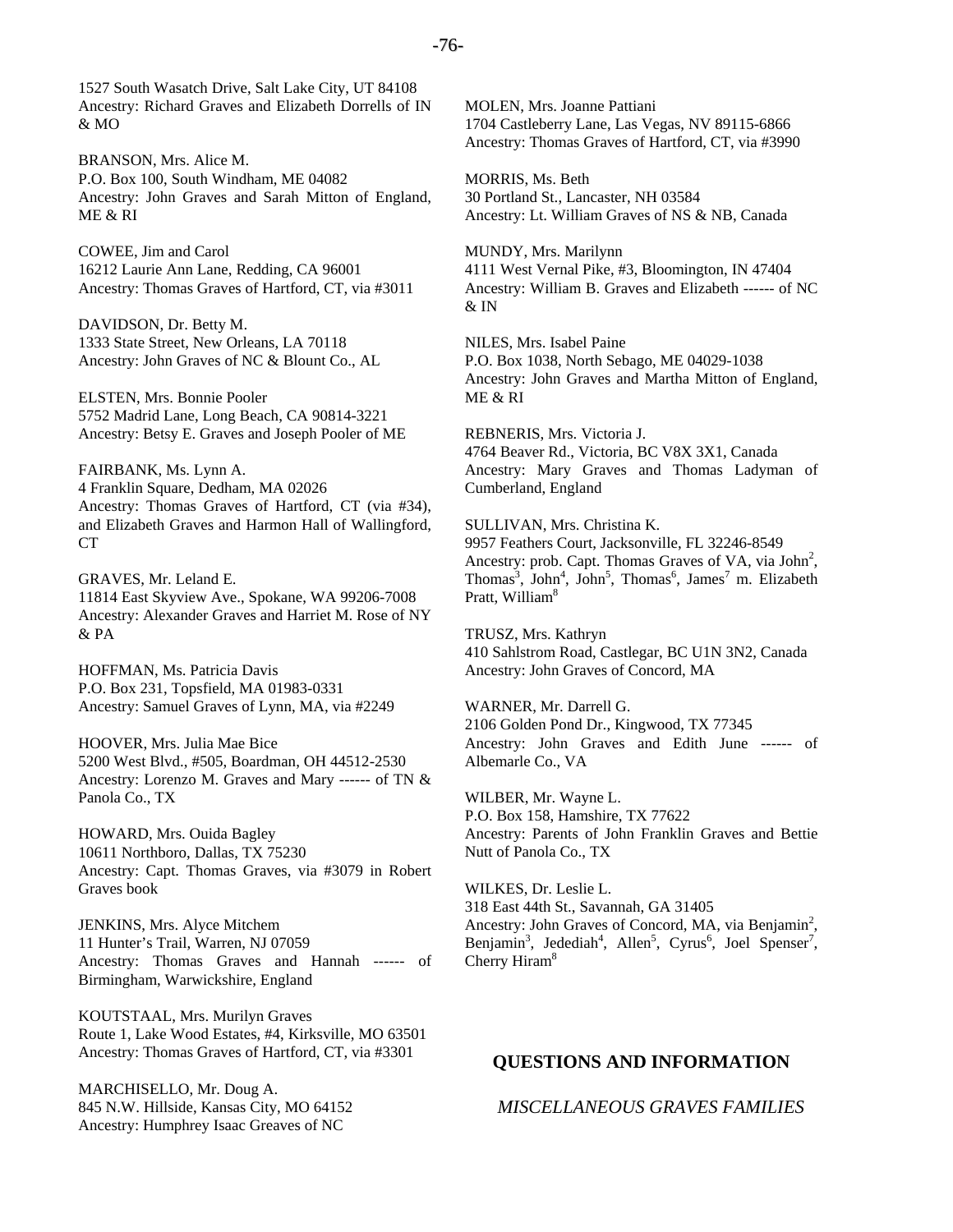Mrs. Georgann Hunter, 3584 Pine St., Santa Ynez, CA 93460 (whunter@silcom.com), is looking for information on MARY GRAVES who was born about 1804, and married Anderson R. Hunter on 18 Jan. 1812 in Ross Co., OH. They had a son Anderson R. Hunter, Jr. on 29 Aug. 1824 in Stark Co., OH. They lived in Dublin Twp., Mercer, CO, and in Van Wert, CO, also. Anderson Sr. was a Colonel, and he died and was buried in Smith's Cem. in Dublin. Perhaps Mary was buried there too.

(ED. NOTE: These counties in Ohio were places where the Quaker descendants of Thomas Graves of New Castle Co., DE lived. Is there a connection?)

Mr. Donald E. Graves, 5110 41st St., NW, Washington, DC 20016-4231 (degraves @capaccess.org), wrote: "Could you help me to establish which branch of the Graves family is that of Major General William Sydney Graves, commander of the American Expeditionary Force in Siberia, 1918-1920?

Born in 1865, Graves graduated from West Point, class of 1889, served in the West, in the Philippines, and was commander of the border patrol on Mexico. His book, *America's Siberian Adventure, 1918-1920*, was published in New York by J. Cape and H. Smith, 1931. The book existed in the DC library, but they can't find it.

I suspect that Graves bears some connection through the Sydney family to my maternal grandmother, Ella Johnston, born July 29, 1884 in Mt. Tabor, Rutland Co., VT. Her cousin, Confederate General Albert Sydney Johnston, died in battle in the Civil War. Her uncles served in the Vermont troops and survived Andersonville."

(ED. NOTE: There was a brief profile of this General Graves on p. 4, 1993 GFNL. He was descended from Capt. THOMAS GRAVES of VA: Thomas<sup>1</sup>, John<sup>2</sup>, Thomas<sup>3</sup>,  $John<sup>4</sup>$ ,  $John<sup>5</sup>$ , Thomas<sup>6</sup>, Lewis<sup>7</sup>, Lewis<sup>8</sup>, Andrew Carroll<sup>8</sup>, William Sidney<sup>9</sup>. This is a great-granduncle of Dr. Thomas L. Graves, 3400 Eleventh St., Gulfport, MS 39501,

tlg3411@aol.com. Tom has provided much more material on Gen. William Sidney Graves, as well as many other members of his part of the family.)

# *GRAVES FAMILIES OF THE BRITISH ISLES*

Mr. Robert J. J. Richardson, 50 Wentworth Crescent, Ash Vale, Aldershot, Hampshire GU12 5LF, England, is interested in his g-g-ggrandparents, JOHN GRAVES, an agricultural laborer, and Elizabeth ------. John was born about 1783 at Newington, Kent, and died sometime before 13 May 1855. They had Rosannah Graves, born about 1832 at Ewell, near Dover, Kent, married James Friend on 13 May 1855 at Ewell, aged 23. She died April-June 1899, aged 66. Rosannah had three brothers: William, b. 1825; Thomas, b. 1828; and Richard, b. 1830. Most of this information is from the 1841, 1851, and 1861 censuses.

Mr. David E. Pedgley, 35 Thamesmead, Crowmarsh, Wallingford, Oxon. OX10 8EY, England, would like to learn more about the following family. (ED. NOTE: It is likely that this Greaves family is related to that of William Greaves of Greenhill, Norton, South Yorkshire, England, published on pp. 82-84, 1995 GFNL. Both families lived in Hathersage and Bakewell. This is the family that is probably that of John Graves/Greaves of St. Mary's Co., MD.)

# DESCENDANTS OF WILLIAM GREAVES AND ANN BRITTLEBANK OF HATHERSAGE, DERBYSHIRE, ENGLAND

# GENERATION 1

William Greaves (1) was born about 1640. He married Ann Brittlebank. She was born in 1664 in Hathersage, Derbyshire, England. They lived in Hathersage, where all their children were born.

Children - Greaves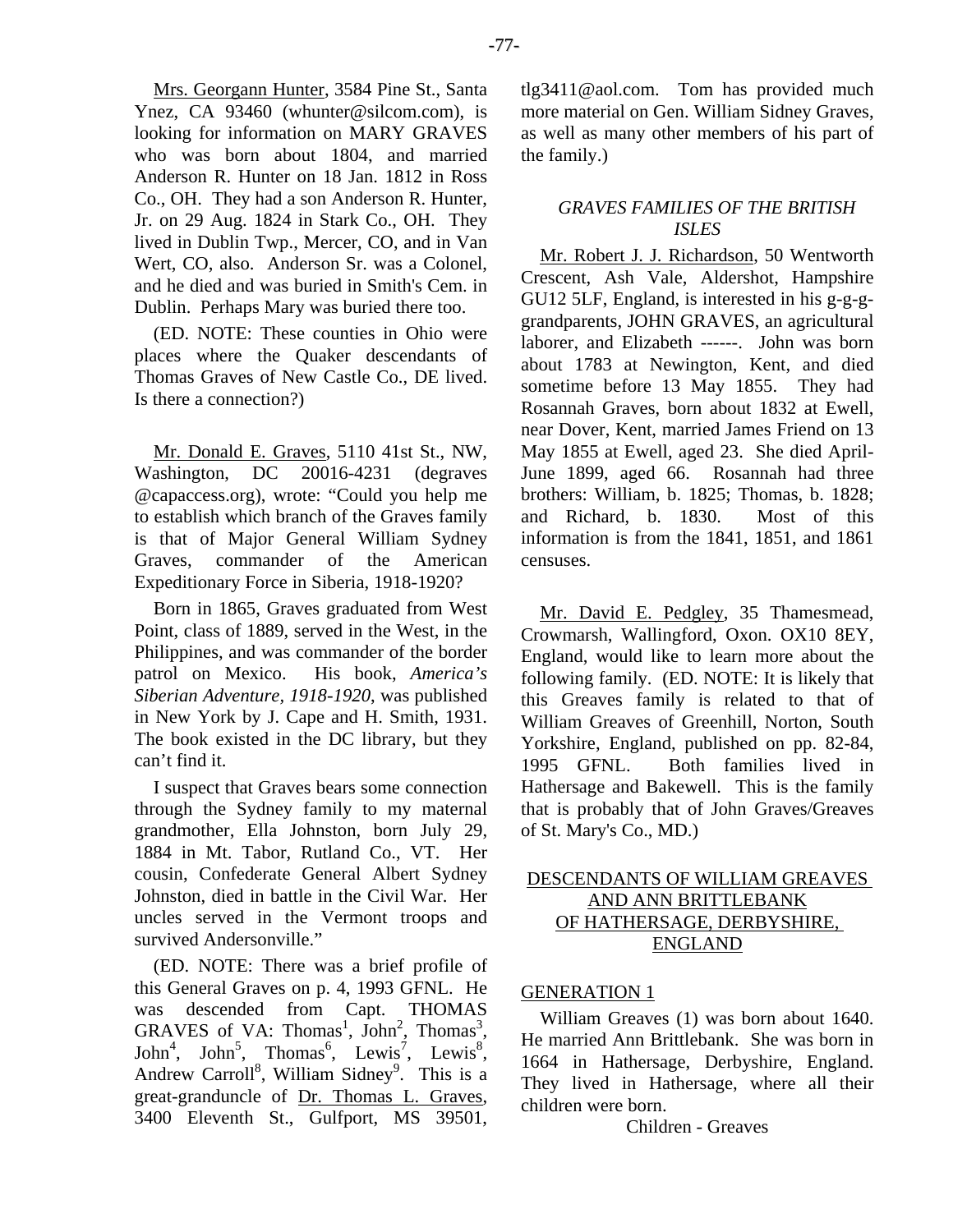- 2. Joseph Greaves, b. 1667.
- 3. Nathaniel Greaves, b. 1669.
- +4. William Greaves, b. 1672, m. Sarah Walshaw, 1697.
	- 5. Thomas Greaves, b. 1675.
	- 6. John Greaves, b. 1677, d. 1689 (Hathersage).
	- 7. Jonas Greaves, b. 1679, d. 1689 (Hathersage).
	- 8. Samuel Greaves, b. 1679.
	- 9. Ann Greaves, b. 1682, d. 1700 (Hathersage).

## GENERATION 2

William Greaves (4) was born in 1672 in Hathersage, Derbyshire. He married Sarah Walshaw in 1697 in Bakewell, Derbyshire. They lived in Bakewell, where all their children were born.

Children - Greaves

- 10. William Greaves, b. 1698.
- 11. Thomas Greaves, b. 1699.
- 12. Ann Greaves, b. 1701.
- 13. Mary Greaves, b. 1705.
- 14. Sarah Greaves, b. 1706.
- 15. Elizabeth Greaves, b. 1710.
- 16. James Greaves, b. 1711, d. 1779 (Stokeon-Trent, Staffordshire). He was a glazier. He moved from Leek to Stoke between 1749 and 1752.
- +17. Amos Greaves, b. 1713, m(1) Ann Biddulph, 1734, m(2) Mary ------, c. 1737, d. 1784.
	- 18. Joseph Greaves, b. 1715.

#### GENERATION 3

Amos Greaves (17) was born in 1713 in Bakewell, Derbyshire, and died in 1784 in Wolstanton, Staffordshire. He moved across the county boundary before he married, presumably looking for work. He was a joiner. He first married Ann Bidulph in 1734 in Horton, Staffordshire. He secondly married Mary ------ about 1737. Upon marrying again, he moved to Norton-in-the-Moors (about 3 miles northeast of Stoke-on-Trent), Staffordshire, in the then rapidly expanding pottery district of England. All their children were born in Norton-in-the-Moors. A further move, to Wolstanton, about 2 miles northwest of Stoke, probably took place about 1762.

- Children Greaves
- 19. John Greaves, bapt. 1738.
- 20. James Greaves, bapt. 1741, m. Margaret Walker, 1768 (Wolstanton, Staffordshire). He was a joiner, like his father.
- 21. Mary Greaves, bapt. 1744, m. Thomas Marsh, 1765 (Stoke-on-Trent, Staffordshire), d. 1800 (Wolstanton, Staffordshire). Ancestors of the wife of David Pedgley.
- 22. Sarah Greaves, bapt. 1747, m. John Stanway, 1773 (Wolstanton, Staffordshire).
- 23. Ann Greaves, b.c. 1750, m. Abraham Brearton, 1772 (Wolstanton, Staffordshire).
- 24. William Greaves, bapt. 1752, m(1) Ann Barlow, 1772 (Wolstanton, Staffordshire), m(2) Mary Harvey, 1774 (Wolstanton, Staffordshire). He was a potter.

Mrs. Joy Pollard, 8 Glencoe Rd., Ardross, Western Australia 6153, Australia, would like to learn more about JOHN GRAVES and his ancestry. A partial genealogy is below.

# DESCENDANTS OF JOHN GRAVES AND AMELIA CASSAN OF NOTTINGHAMSHIRE, ENGLAND

#### GENERATION 1

John Graves (1) married Amelia Cassan on 6 Sept. 1813 at Beckingham, Nottinghamshire, England. It is not proven that these are the parents of the children listed, but it seems very likely. Beckingham is so close to where the children were baptized, and a search of the IGI did not show any other marriages of a John Graves to an Amelia in the 1800-1835 time period in this area.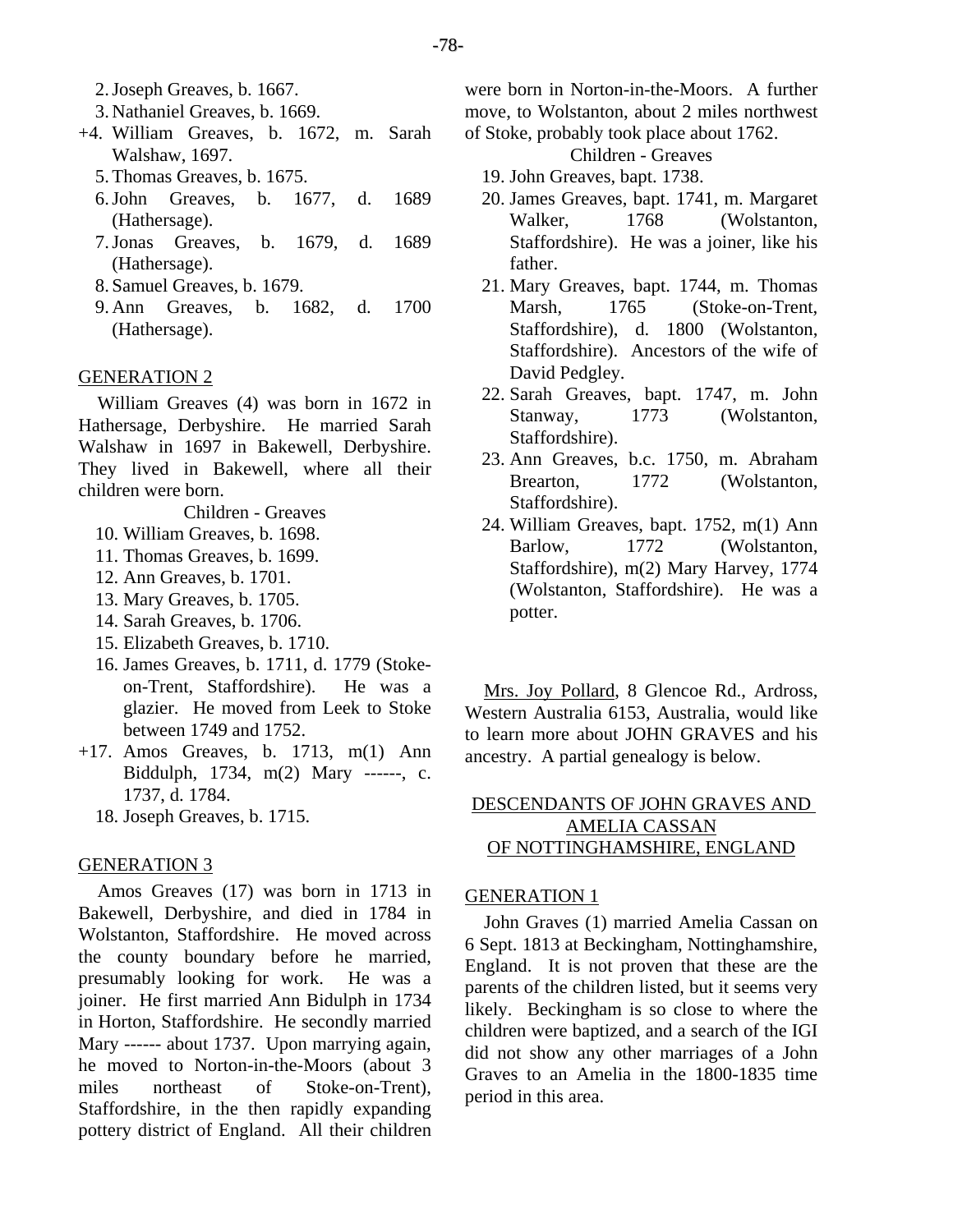The first 4 children listed below are in the IGI as being baptized in Scrooby, the next 4 in Blyth (about 3 miles south of Scrooby and Styrrup), and the last 4 in Scrooby, and all showed John Graves and Amelia as their parents. The spelling of the surname of the children in the IGI alternated between Graves and Greaves, and is listed as given.

| Beckingham, about 3           |
|-------------------------------|
| miles<br>west<br>of           |
| Gainsborough, is about 8      |
| miles east of Scrooby.        |
| Children - Graves             |
| 2. John<br>Greaves,           |
| 12<br>bapt.<br>Dec.           |
| 1813.                         |
| 3. George Greaves,            |
| bapt. 1 Oct. 1815.            |
| 4. Amelia<br>Greaves,         |
| 28<br>bapt.<br>Sept.<br>1817. |
| Elizabeth Greaves,<br>5.      |
| bapt.<br>31<br>May            |
| 1819.                         |
| 6. Caroline<br>Graves,        |
| 23<br>Sept.<br>bapt.          |
| 1821.                         |
| Thomas Graves, b.<br>7.       |
| 14 May 1823.                  |
| 8. William<br>Graves,         |
| 29<br>April<br>bapt.<br>1825. |
| 9. Robert<br>Graves,          |
| 17<br>June<br>bapt.<br>1827.  |
| 10. Caroline Greaves,         |
| 22<br>March<br>bapt.          |
| 1829.                         |
| 11. Walter<br>Graves,         |
| 20<br>Dec.<br>bapt.           |
| 1831.                         |
| $+12.$ David<br>Graves,       |
| bapt.<br>April<br>20          |
| 1834, m.<br>Sarah             |
| Sidwell.                      |
| 13. Ruth Graves, b. 7         |
| June 1836.                    |
| <b>GENERATION 2</b>           |
| David Graves<br>(12)          |
| was baptized 20 April         |
| 1834<br>Scrooby,<br>at        |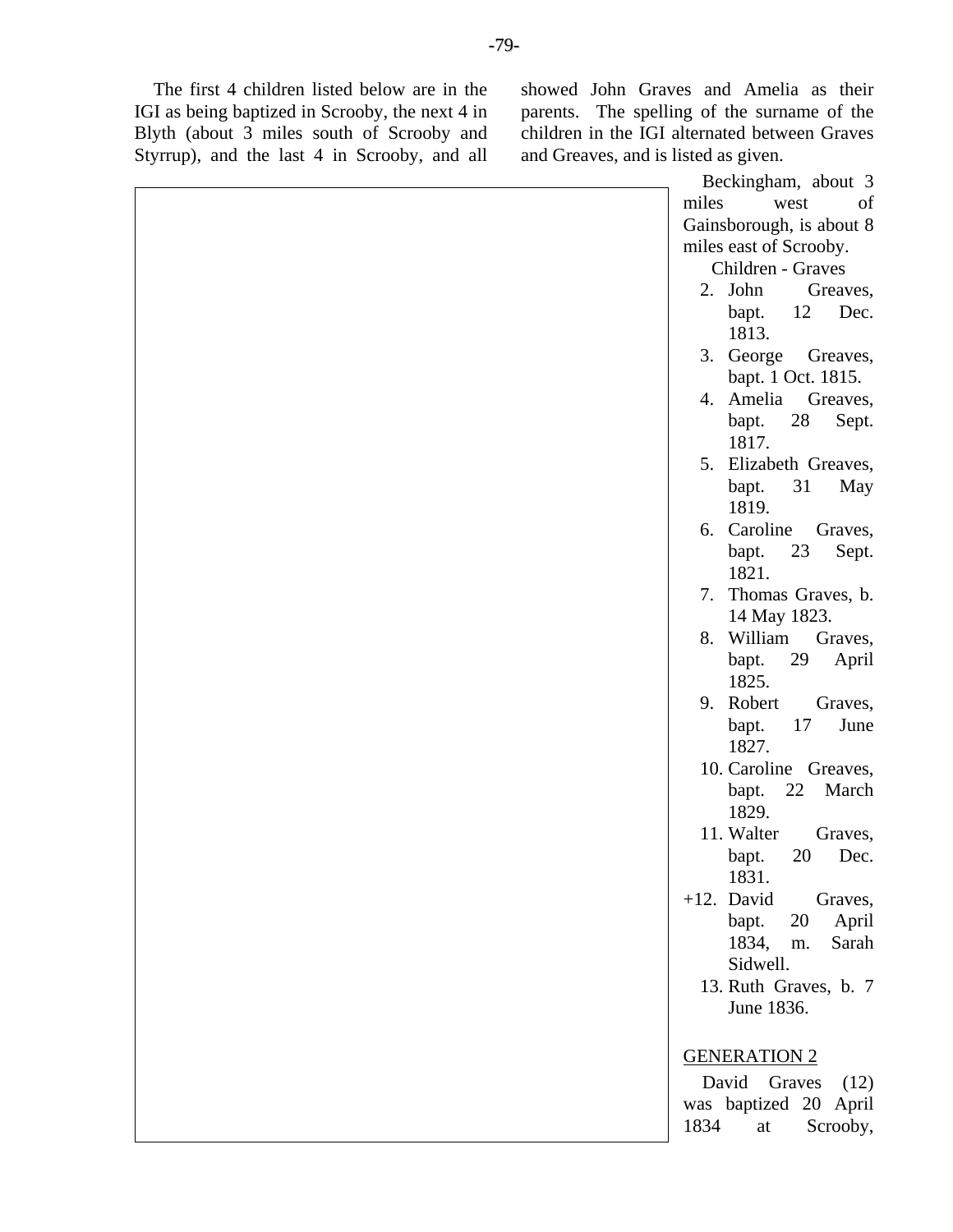Nottinghamshire, England. He married Sarah Sidwell.

Children - Graves

+14. Caroline Amelia Graves, b. 15 June 1859, m. Alfred James Snell, d. 18 Sept. 1935.

# GENERATION 3

Caroline Amelia Graves (14) was born 15 June 1859 in either Sheffield, Yorkshire, England or in Styrrup, Nottinghamshire (about 3 miles west of Scrooby), and died 18 Sept. 1935 in Harvey, Western Australia. She married Alfred James Snell in Styrrup, Nottinghamshire. He was born 2 Dec. 1863 in Devonshire, England. Both Scrooby and Styrrup are right next to Harworth, which is probably the location of the parish church.

Children - Snell

+15. Marjorie Snell, b. July 1902, m. ------ Pollard.

# GENERATION 4

Marjorie Snell (15) was born in July 1902, and was still living in June 1996. She married ------ Pollard.

Children - Pollard 16. David Pollard, m. Joy ------.

Mr. S. David Jowitt, 19 Tithebarn Dr., Parkgate, South Wirral, Cheshire L64 6RG, England, wrote that he is descended from JOHN GREAVES of Stockport, near Manchester, England. John's son, Samuel Graves, was born in Stockport, and married Sarah Faulkner in Manchester Cathedral on Christmas day 1851. By 1854, Samuel and Sarah were living in Heaton Norris, in the Manchester area. The chart on the preceding page gives an overview of this family.

Mrs. Donna E. Ripley, 485 Napier St., Collingwood, Ontario L9Y 3T8, Canada, wrote that her g-g-grandmother, Betty (Wilson) Moad, married RICHARD GRAVES after her first husband, Joseph Moad, died. Richard was born in 1762 in Eastrington, Yorkshire (now Humberside), England. Richard and Betty had 4 sons and farmed the farm of Joseph Moad in Broomfleet, Yorkshire (now Humberside). "I have research on the Moad family of Betty and Joseph, but little on the Graves family that I am interested in."

Mrs. Lesley Hicken, 19 Lilybank Close, Matlock, Derbyshire DE4 3EH, England, is descended from THOMAS GREAVES, son of Thomas Greaves and Elizabeth ------. Thomas Jr. was baptized 27 Sept. 1778 at Boylestone, Derbyshire, and had 11 children with his wife Elizabeth. "I think that his parents were Thomas Greaves who married Elizabeth Walker at Alstonefield, Staffordshire in 1774, as Thomas (the younger) had a brother born in 1775 which would fit in, as Alstonefield is about 20 km. away."

She is looking for help on this family.

Mrs. Monica Lee, Camelot Caravan Park, Longtown, Carlisle, Cumbria CA6 5SZ, England, is looking for help with the family and ancestry of RICHARD GRAVES, shown in the following incomplete genealogy.

# DESCENDANTS OF RICHARD GREAVES AND ALICE ------ OF LANCASHIRE, ENGLAND

# GENERATION 1

Richard Greaves (1) married Alice ------. He was of Preesall Moss, Lancashire, England. He was buried 4 June 1706 in Stalmine, Lancashire. All their children were born in Stalmine. The map on the next page shows the area in Lancashire where this family lived.

Children - Greaves

- 2. John Greaves, bapt. 3 Nov. 1700, died young.
- +3. Robert Greaves, bapt. 6 Sept. 1702, m. Margaret Carter, 28 Jan. 1729.
	- 4. Anne Greaves, bapt. 3 Jan. 1703, bur. 11 March 1706 (Stalmine).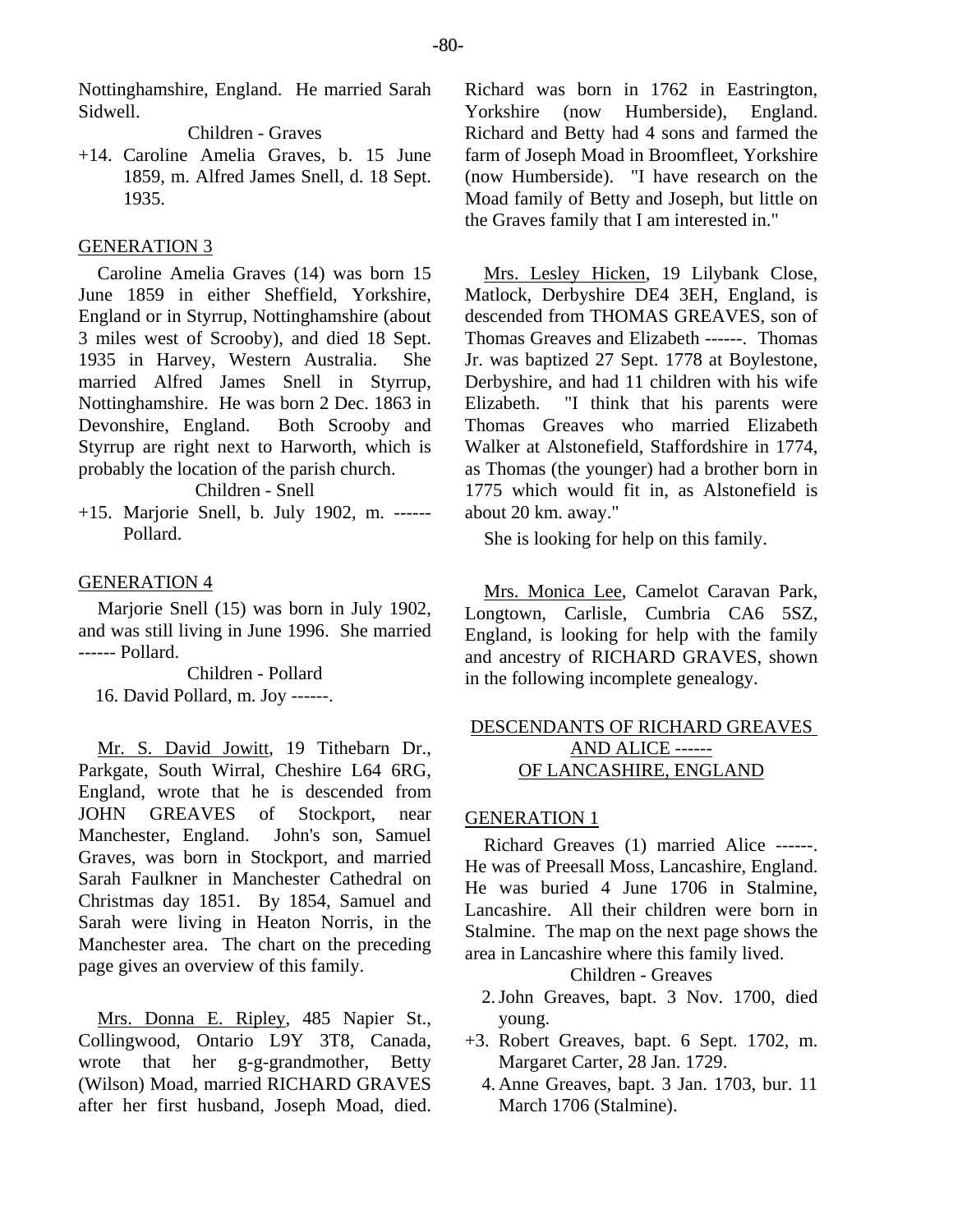5. John Greaves, bapt. 19 Aug. 1705, bur. 25 Jan. 1711 (Stalmine).

# GENERATION 2

Robert Greaves (3) was baptized 6 Sept. 1702 in Stalmine, Lancashire. He married Margaret Carter of Thurnhain, daughter of Nicholas Carter of Skerton, on 28 Jan. 1729 in Lancaster Parish Church. She was baptized (?) 30 Nov. 1703 in Lancaster Parish Church, and was buried 5 Dec. 1737 in Cockerham, Lancashire. All their children were born at Cockerham. The baptismal record for Jennett and Robert mention their father as "of Cockerham", and that for Elizabeth says "of Lancaster."

In 1740, the widower Robert Greaves and his 3 young children were considered likely to become a charge on Lancaster parish. They were sent back to Pilling (about 11 miles south of Lancaster). Robert was apparently very poor, and these must have been hard times for him and his family.

# Children - Greaves

 6. Jennett Greaves, bapt. 5 Oct. 1729, m. Henry Whiteside, 25 Sept. 1748 (Pilling).

- 7. Elizabeth Greaves, bapt. 5 Dec. 1731, m. Robert Fairclough, 17 Nov. 1761 (Pilling). Bur. 9 Oct. 1787 (Stalmine), with her daughter Jane. He was b.c. 1731, d. 1818 at Preesall, and was bur. 29 Jan. 1818 at Stalmine. These are the ancestors of Monica Lee.
- 8. Robert Greaves, bapt. 1 Dec. 1734, d. 1760. He was a seaman on H.M.S. Prince.

Ms. Victoria J. Rebneris, 4764 Beaver Rd., RR 3, Victoria, BC V8X 3X1, Canada (vicki @islandnet.com), wrote: "The only information I have is that MARY GRAVE, born about 1715 in Cumberland, England, married a Thomas Ladyman on 25 Oct. 1735

in Cumberland. One of their sons was buried in Hawkshead, Cumbria. So I assume they must have been from this area also."

Miss Beryl Rooke, 8 Wombeyan St., Forestville, NSW 2087, Australia, is probably descended from MARY GRAVES of County Hertford.

"Frances Bond, of Yardley, Herts., in 1708/9 married Aaron Hollingsworth of Rushden; they are probably my ancestors. Earlier in the Bond family of Yardley, Edward Bond married 5 Nov. 1615 Mary Grave. As yet the 4 generations of Bond are mere possibilities. On 6 Feb. 1626/7 at Yardley, and Edward Bond married Margaret Grave. The same Edward? Sisters?"

Mr. & Mrs. Brian A. Graves, 19 Redshank Rd., Horndean, Hants. PO8 9EG, England, would like to learn more about their Graves family, discussed in the following genealogy.

DESCENDANTS OF SAMUEL THOMAS GRAVES AND ELIZABETH ANNE ------ OF ISLE OF WIGHT, ENGLAND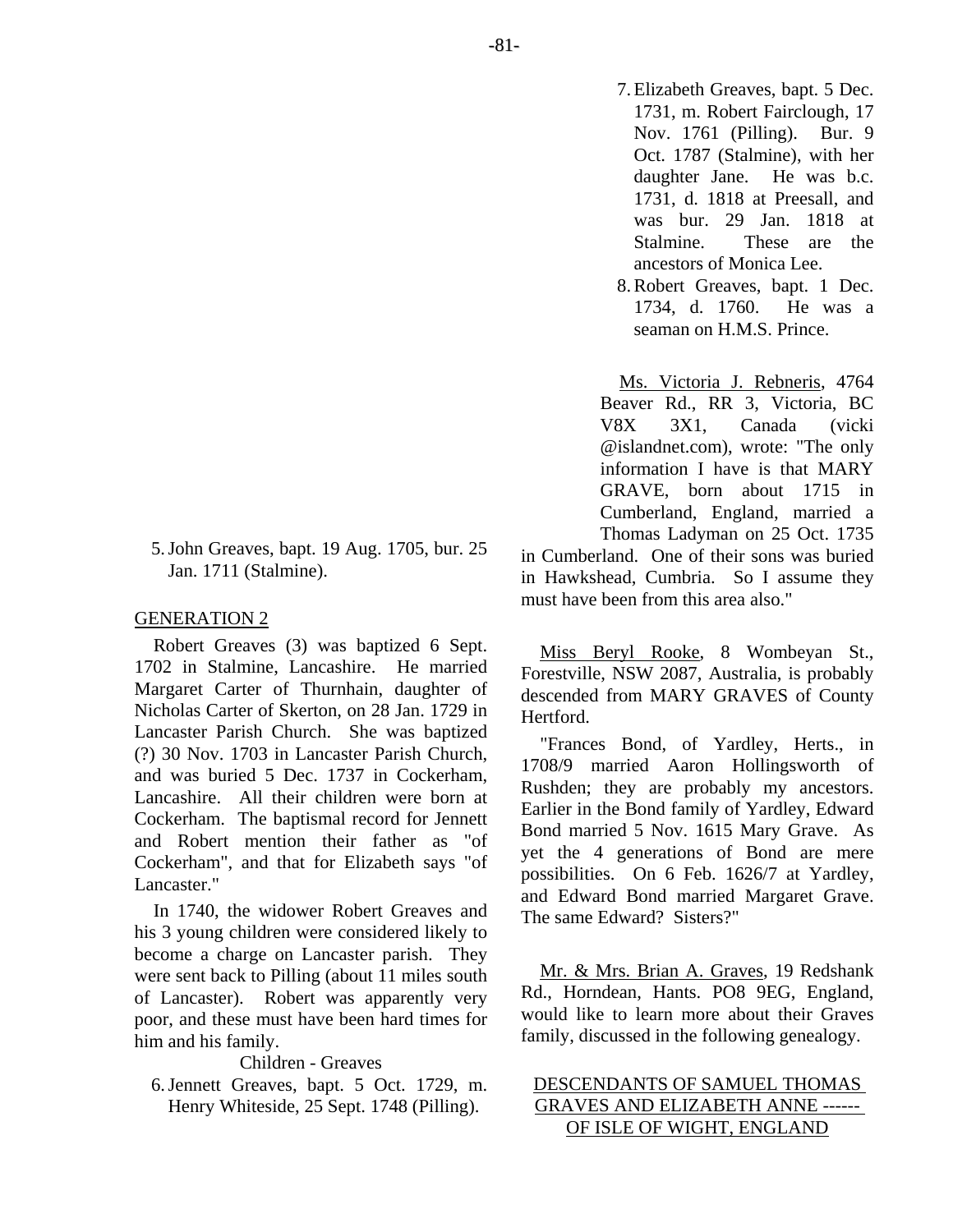# GENERATION 1

Samuel Thomas Graves (1) is not yet proven as the father of all the following children. He served in the coast guard. He married Elizabeth Anne ------. There were probably other children.

Children - Graves

- 2. Samuel Thomas Graves
- 3. Elizabeth Anne Rhoda Graves
- 4. Eliza Graves
- 5. Rosa Graves
- +6. William Samuel Peter Graves, b.c. 1847, m. Isabel Mary ------.

## GENERATION 2

William Samuel Peter Graves (6) was born about 1847. He was a house painter. He married Isabel Mary ------. It is believed that one of the sons was a dentist who emigrated to Canada, probably between 1900 and 1940.

Children - Graves

- 7. Isabel Mary Graves, b. 1869.
- 8. William Samuel Graves, b. 1871. He was a painter.
- 9. James Edward Graves, b. 1872. He was a painter.
- 10. Eugene Graves, b. July 1873, d. 24 May 1875.
- 11. Helena Gertrude Graves, b. 1874.
- 12. Elizabeth Cardine Graves, b. 1876.
- 13. Thomas Graves, b. 1878.
- 14. Alfred Graves, b. 15 March 1879, d. 31 Aug. 1879.
- +15. Frank Graves, b. 18 May 1880, m. Annie Louisa Allen, 19 Nov. 1904, d. 20 July 1945.
	- 16. Georgina Kate Graves, b. 1882.
	- 17. George Henry Graves, b. 1884, d. 3 July 1886.
	- 18. Beatrice Graves, b. 1886.
	- 19. Frederick Arthur Graves, b. 1887.
	- 20. Elsie Muriel Graves, b. 1887.
	- 21. Mabel Eleanor Graves, b. 1889.
	- 22. Isobel Gladys Graves, b. 1906.

#### GENERATION 3

Frank Graves (15) was born 18 May 1880 in Godshill, Isle of Wight, and died 24 Sept. 1968 in Reading, Hampshire. He was a painter and house decorator, and also played in a local town band and local orchestras. He lived most of his life on the Isle of Wight, England, living for some time in Ventnor and later in Newport. He married Annie Louisa Allen on 19 Nov. 1904. She died 20 July 1945.

Children - Graves

- 23. infant, stillborn.
- +24. Francis Mark Allen Graves, b. 26 March 1909, m. Amy Guy, 31 March 1934.
- +25. Douglas Albert George Graves, b. 30 Aug. 1911, m. Freda Lonnen.
- +26. Phyllis Irene Graves, b. 23 June 1920, m. Edward Taylor, d. 20 July 1969.

## GENERATION 4

Francis Mark Allen Graves (24) was born 26 March 1909. He was a painter. He married Amy Guy on 31 March 1934. She died 25 May 1983.

## Children - Graves

- +27. Brian Alan Graves, b. 16 Dec. 1934, m. June Woodward, 21 Dec. 1957.
- +28. Rosalind Graves, b. 9 June 1946, m. Chris Litton, 21 June 1969.

Douglas Albert George Graves (25) was born 30 Aug. 1911. He was an accountant. He married Freda Lonnen.

#### Children - Graves

- 29. Frances Ann Graves, m. ------, 26 March 1960.
- 30. Tricia Graves

Phyllis Irene Graves (26) was born 23 June 1920 and died 20 July 1969. She married Edward Taylor.

## Children - Taylor

- 31. Michael Taylor, b. 8 Oct. 1943, m. ------, 1973.
- 32. Shirley Taylor, b. 10 Feb. 1946, m. ------, 3 Oct. 1970.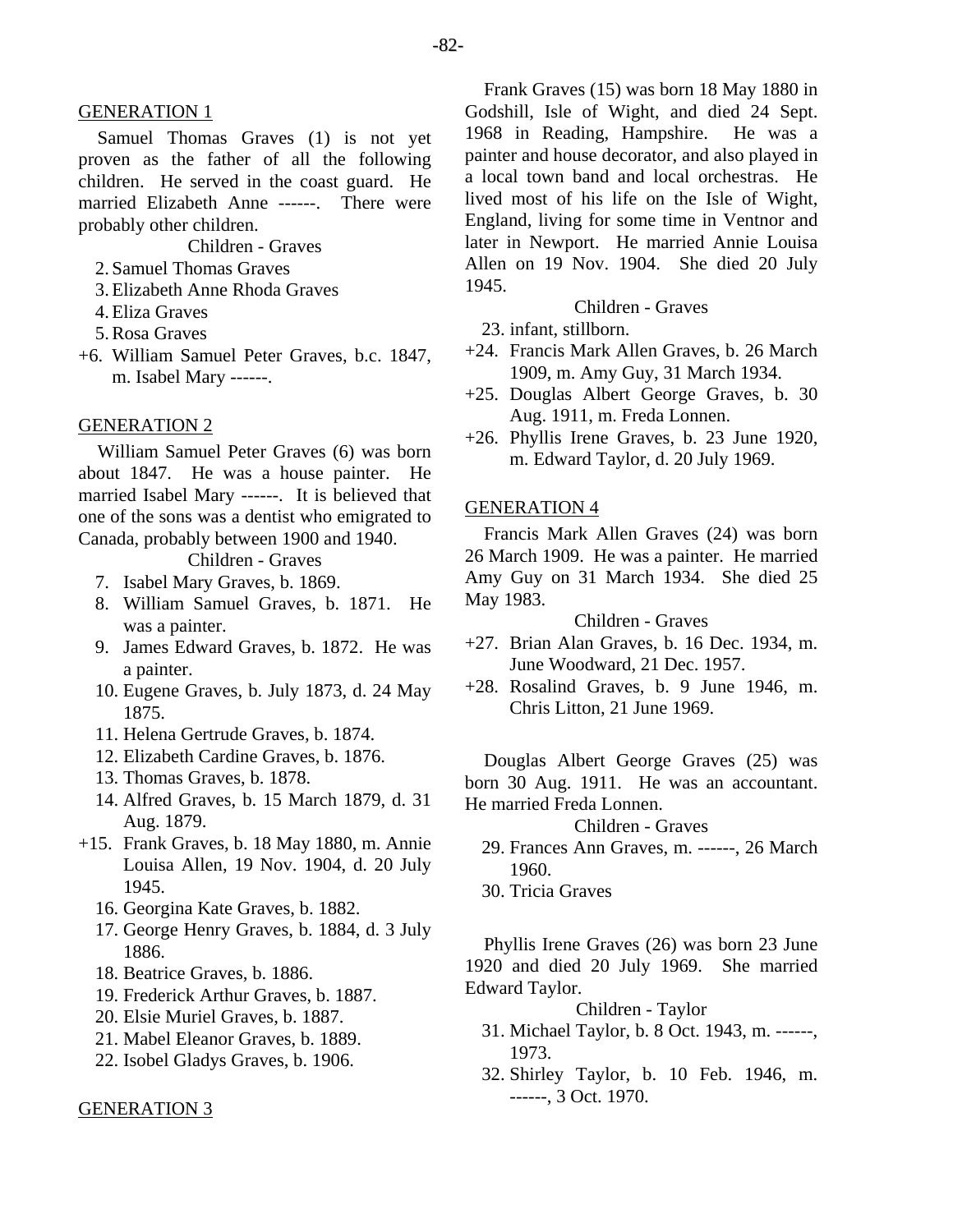-83-

 33. Alan Taylor, b. 7 May 1951, m. ------, 12 Oct. 1973.

#### GENERATION 5

Brian Alan Graves (27) was born 16 Dec. 1934. He is a chemist. He married June Woodward on 21 Dec. 1957.

Children - Graves

- +34. Pierre Robert Graves, b. 12 Jan. 1960, m. Jane Taylor, 10 Sept. 1988.
	- 35. Belinda Kay Graves, b. 14 Dec. 1961, m. Keith Patrick, 17 May 1990.

Rosalind Graves (28) was born 9 June 1946. She married Chris Litton on 21 June 1969.

Children - Litton

- 36. Sarah Litton, b. 10 June 1972, m. Ian Slocombe, 22 June 1996.
- 37. Jennifer Litton, b. 10 Feb. 1975.

## GENERATION 6

Pierre Robert Graves (34) was born 12 Jan. 1960. He is a chemist. He married Jane Taylor on 10 Sept. 1988.

Children - Graves 38. David Alexander Graves, b. 2 July 1994.

Mrs. Cynthia Cross, P.O. Box 177, Kallangur, Queensland 4503, Australia, would like to learn more about the earlier ancestry of the following Greaves family.

# DESCENDANTS OF JAMES GREAVES AND ANN ------ OF BLACKBURN, LANCASHIRE, ENGLAND

## GENERATION 1

James Greaves (1) was born in 1794 in Lockholes, Blackburn, Lancashire, England. He was a cotton twister. He married Ann ------. She was born in 1792 (?) in Wheelton, Blackburn, Lancashire. All their children were born in Blackburn.

Children - Greaves

- +2. Ellen Greaves, b. 1833, m. Joseph Hoole, 7 April 1855.
	- 3. Rosanah Greaves, b. 1836.
	- 4. William Greaves, b. 1843.
	- 5. Sarah-Ann Greaves, b. 1843.

## GENERATION 2

Ellen Greaves (2) was born in 1833 in Blackburn, Lancashire. She married Joseph Hoole on 7 April 1855 in Blackburn. He was a cotton rover. All their children were born in Blackburn, Lancashire.

Children - Hoole

6. Elizabeth Hoole, b. 1851.

- +7. Christopher Lamb Hoole, b. 1857, m. Mary Conley/Connelly, 17 Nov. 1888.
	- 8. James Hoole, b. 1860.
	- 9. Ellen Hoole, b. 1871.
	- 10. John Hoole, b. 1874.

## GENERATION 3

Christopher Lamb Hoole (7) was born in 1857 in Blackburn, Lancashire. He married Mary Conley/Connelly on 17 Nov. 1888 in Glebe, Tasmania, Australia.

# Children - Hoole

- +11. Mary Ellen Hoole, b. 1889, m. William John Hamilton, 14 Dec. 1907.
	- 12. Christopher Hoole, b. 1890.
	- 13. Joseph Hoole, b. 1892.
	- 14. Blanche Hoole, b. 1894.
	- 15. Ismay Hoole, b. 1898.
	- 16. Gladys Hoole, b. 1899.
	- 17. Richard Hoole, b. 1904.

#### GENERATION 4

Mary Ellen Hoole (11) was born in 1889. She married William John Hamilton on 14

Dec. 1907 in Hobart, Tasmania, Australia.

Children - Hamilton

- 18. William Hamilton, b. 1908.
- 19. Blanche Hamilton, b. 1910.
- 20. Christopher Hamilton, b. 1911.
- 21. Edna Hamilton, b. 1920.
- 22. Lilliam Hamilton
- 23. George Hamilton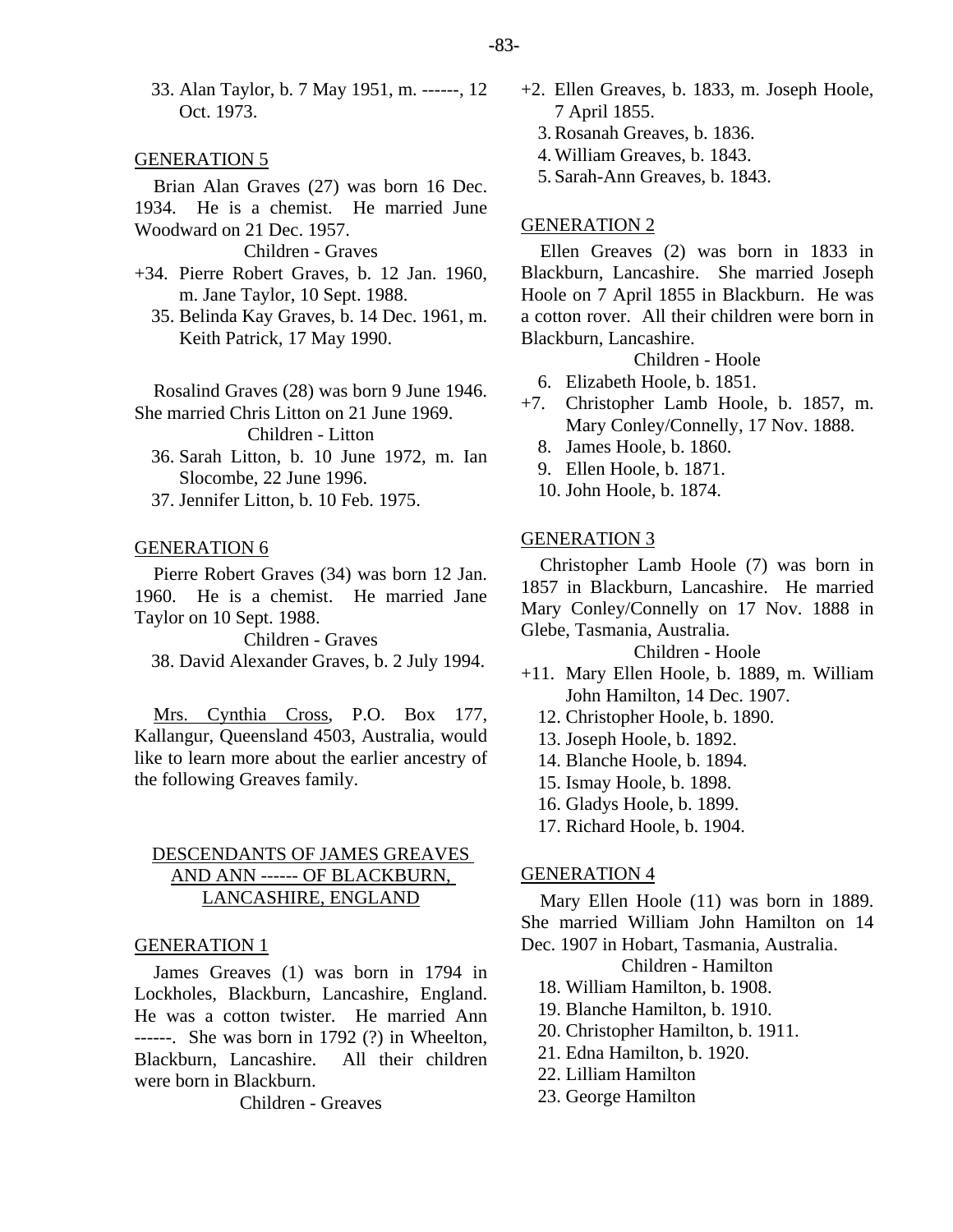+24. Kenneth Lionel Hamilton, b. 1927, m. Joyce Lorraine Thomas, 12 March 1949.

## GENERATION 5

Kenneth Lionel Hamilton (24) was born in 1927. He married Joyce Lorraine Thomas on 12 March 1949.

Children - Hamilton

- 25. Christopher Hamilton, b. 1949.
- 26. Cynthia Hamilton, b. 1951, m. ------ Cross.
- 27. Steven Hamilton, b. 1956.
- 28. Kenneth Hamilton, b. 1959.

# *NORTHERN GRAVES FAMILIES*

Ms. Tammy Graves, P.O. Box 3014, Ashfield, MA 01330, wrote and sent a chart showing her descent from 2 different Graves families. Her father is descended from WILLIAM THOMPSON GRAVES, born 6 April 1869 in Conway, MA, who married Anna Batchelder. Her mother is descended from ADDISON GRAVES, born 9 Dec. 1866 in Orange, NJ, who married Katherine Marie Kennedy. She is interested in her Graves ancestry.

(ED. NOTE: William Thompson Graves was descended from THOMAS GRAVES of Hartford, CT, and is #2911 in that book. Addison Graves was descended from SAMUEL GRAVES of Lynn, MA, and is #1855 in that book. Tammy is listed in the Samuel Graves book as #3876.)

Mrs. Alice M. Branson, P.O. Box 100, South Windham, ME 04082, is interested in information on the descendants and ancestors of JOHN GRAVES (b.c. 1650, England, d.c. 1721, prob. RI) who married Martha Mitton (b.c. 1650, Casco, ME, d. 1700, Little Compton, RI). They had 3 children:

• Dorothy Graves, b. 1684, d. 1771, bur. Old Commons, Little Compton, RI, m. 1708 in Little Compton, William Bailey.

- Martha Graves, b. 1680's, m. 1702 in Little Compton, John Price. Lived in Little Compton and Tiverton, RI.
- Ebenezer Graves, b. 1689, d. 1731, Old Kingstown (now Wickford), m. Mary ------. Thanks to Althea H. McAleer, author of *Graveyards of North Kingston, RI*, 1992, and John Sterling's cemetery work in the area, it is known that Ebenezer's stone was moved to Quidnessett Cem. in 1941-42.

Martha Mitton Graves was daughter of Elizabeth Cleeve and Michael Mitton of Casco (now Portland), ME, and granddaughter of George Cleeve and Joanna Price of Shrewsbury (m. 1616) and Casco (by 1633). In 1883 a ceremonial dedication and monument designated George Cleeve as "Founder of Greater Portland".

When Martha Mitton Graves died at age 50 in Little Compton, both daughters had married, but son Ebenezer was only 11 years old.

Martha's husband John Graves probably remarried elsewhere in Rhode Island. Her son Ebenezer and his wife Mary were of Old Kingstown in 1722 and 1727 when her dower estate was settled in documents recorded in the Registry of Deeds, York County Courthouse, Alfred, ME. This undoubtedly marks the death, and end of entitlement, of John Graves.

There is special interest in finding all descendants of John Graves, because a very impressive bridge will be completed in 1997 and will be named for George Cleeve.

Mrs. Branson is descended from Martha's sister, Elizabeth Mitton, who married Thaddeus Clark. She is chair, and current editor of the newsletter, of the George Cleeve's Family Association.

(ED. NOTE: See mention of this John Graves on pages 30-31 of the Samuel Graves of Lynn book. It was thought by some that John Graves was descended from Samuel Graves, but that apparently isn't true.

According to *Genealogical Dictionary of Maine and NH*, by Sybil Noyes, 1976, John Graves arrived from England about 1673, and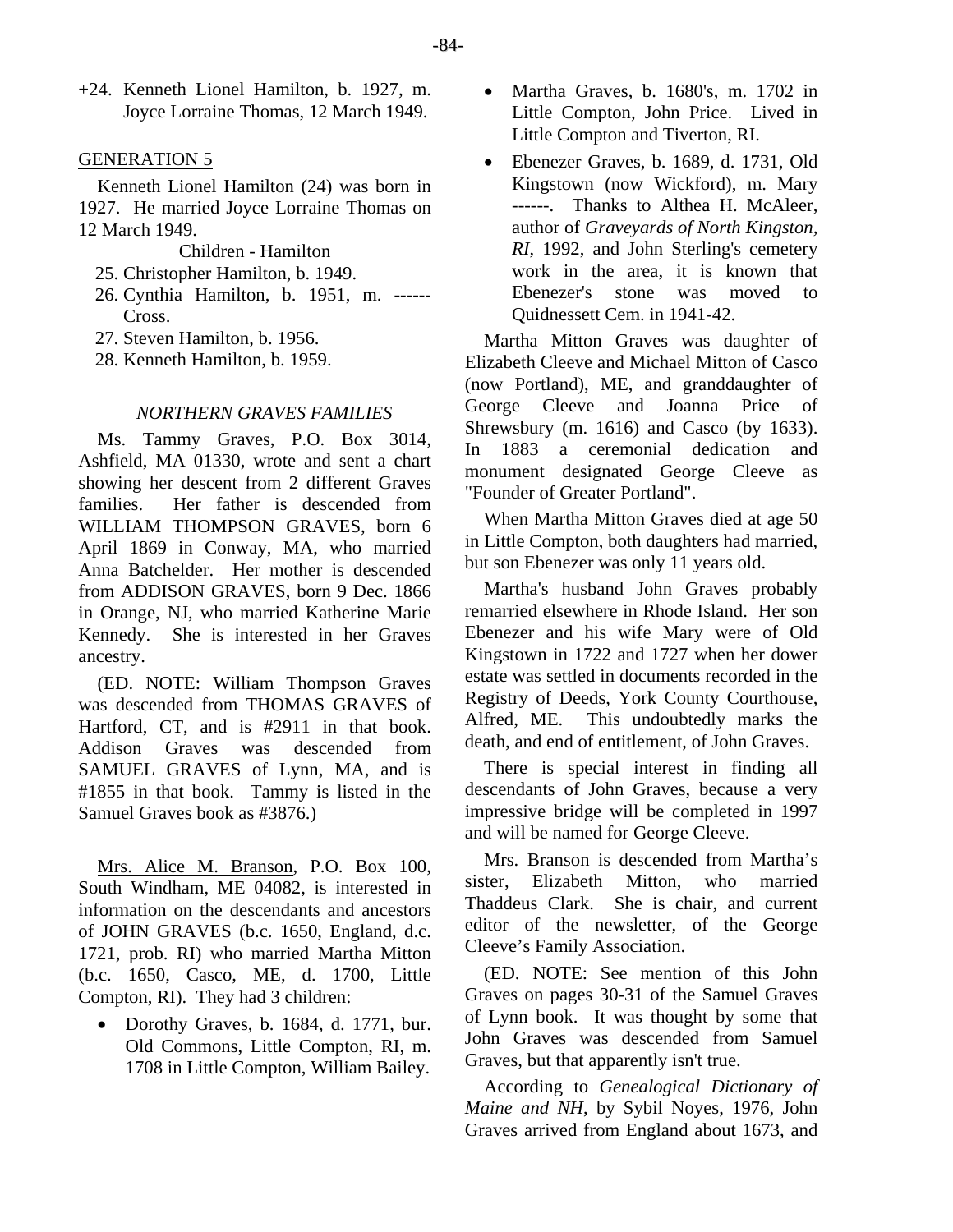married Martha Mitton or Mitten of Ipswich, MA before 8 Nov. 1677. John and Martha moved to Falmouth, ME and stayed there briefly before moving to NH and eventually to RI.)

*Genealogical Dictionary of Maine and NH*, pp. 282-283, also states that John Graves was born about 1651, son of William and Beatrice Graves of Bentley, county York, and was sent over about 1673 by his uncle, Mr. Samuel Hall, formerly of Salisbury, to Mr. Samuel Symonds of Ipswich, and soon followed by brother Francis Graves. John did not refund his passage money to his uncle; Francis did and was remembered in his uncle's will (Waters, I, 780-1).

Francis Graves, brother of John, lived in Ipswich 1674-1682, married in Portsmouth 27 Aug. 1689 to Amy (Onion) Purington, widow of Robert Purington. One child was Hannah Graves, b. 29 Aug. 1690 in Salisbury, m(1) Thomas Stephens, 23 Nov. 1712, m(2) Thomas Blashfield.

Mrs. Isabel Paine Niles, P.O. Box 1038, North Sebago, ME 04029, is also descended from George Cleeve (as in the previous query), but through Martha Mitton who married JOHN GRAVES. Her descent from George is: (1) George Cleeve m. Joan Price, (2) Elizabeth Cleeve m. Michael Mitton, (3) Martha Mitton m. JOHN GRAVES, (4) Dorothy Graves m. William Bailey, (5) Sarah Bailey m. George Brownell, (6) Mary Brownell m. Deacon Gideon Taylor, (7) Andrew Taylor m. Elizabeth Field, (8) Sophia Field Taylor m. Walter Paine, Jr., (9) Walter Paine III m. Ellen Borden, (10) Walter Jefferson Paine m. Helen Shailer Robinson, (11) Walter Robinson Paine m. Lillian Isabel Waters, (12) Helen Isabel Paine m. Rev. Albert Charles Niles.

She is interested in her part of the family.

Mrs. Bonnie Pooler Elsten, 5752 Madrid Lane, Long Beach, CA 90814-3221 (temp. address) (belsten@pacifica.cerf.fred.org), is looking for the ancestry of her BETSEY E. GRAVES. (See her earlier query, p. 55, 1993 GFNL.)

Betsey was born 1830 in Maine, died 12 May 1892, and was buried in the Pooler Cem., East Skowhegan, Kennebec Co., ME. She married Joseph S. Pooler on 15 Sept. 1849 in Skowhegan.

In the same graveyard is Pamila A., wife of Wm. Pooler and dau. of Wm. and Betsy Graves, died March 15, 1849 at age 31 years and 8 months (b. 1817). Also, Sarah, wife of Col. John Pooler and dau. of Wm. and Betsy Graves, died in Bangor, ME May 4, 1849 at age 47 (b.c. 1802), and Elisa A., wife of Joseph Patten and dau. of Wm. and Betsy Graves. All of these women appear to have been born too early to be sisters of Betsey E. Graves.

A genealogy of the first couple of generation follows, and an ancestry chart for Bonnie Elsten is on the next page.

# DESCENDANTS OF BETSEY E. GRAVES AND JOSEPH S. POOLER OF MAINE

## GENERATION 1

Betsey E. Graves (1) was born in 1830 in Maine, and died 12 May 1892 in Skowhegan, Somerset Co., ME. She married Joseph S. Pooler, son of Joseph Pooler and Betsy Heald, on 15 Sept. 1849 in Skowhegan, ME. He was born in 1825 in ME, and died 4 Oct. 1908 in Skowhegan. They were both buried in Pooler Cem., Skowhegan.

Children - Pooler

- +2. Charles Ross Pooler, b. 1858, m. Mary Hannah Baker, 12 Dec. 1878.
	- 3. Chester L. Pooler, b. 1851.
	- 4. Effie A. Pooler, b. 1855.
	- 5. Freddie L. Pooler, b. 1861.
	- 6. Willie C. Pooler, b. 1865.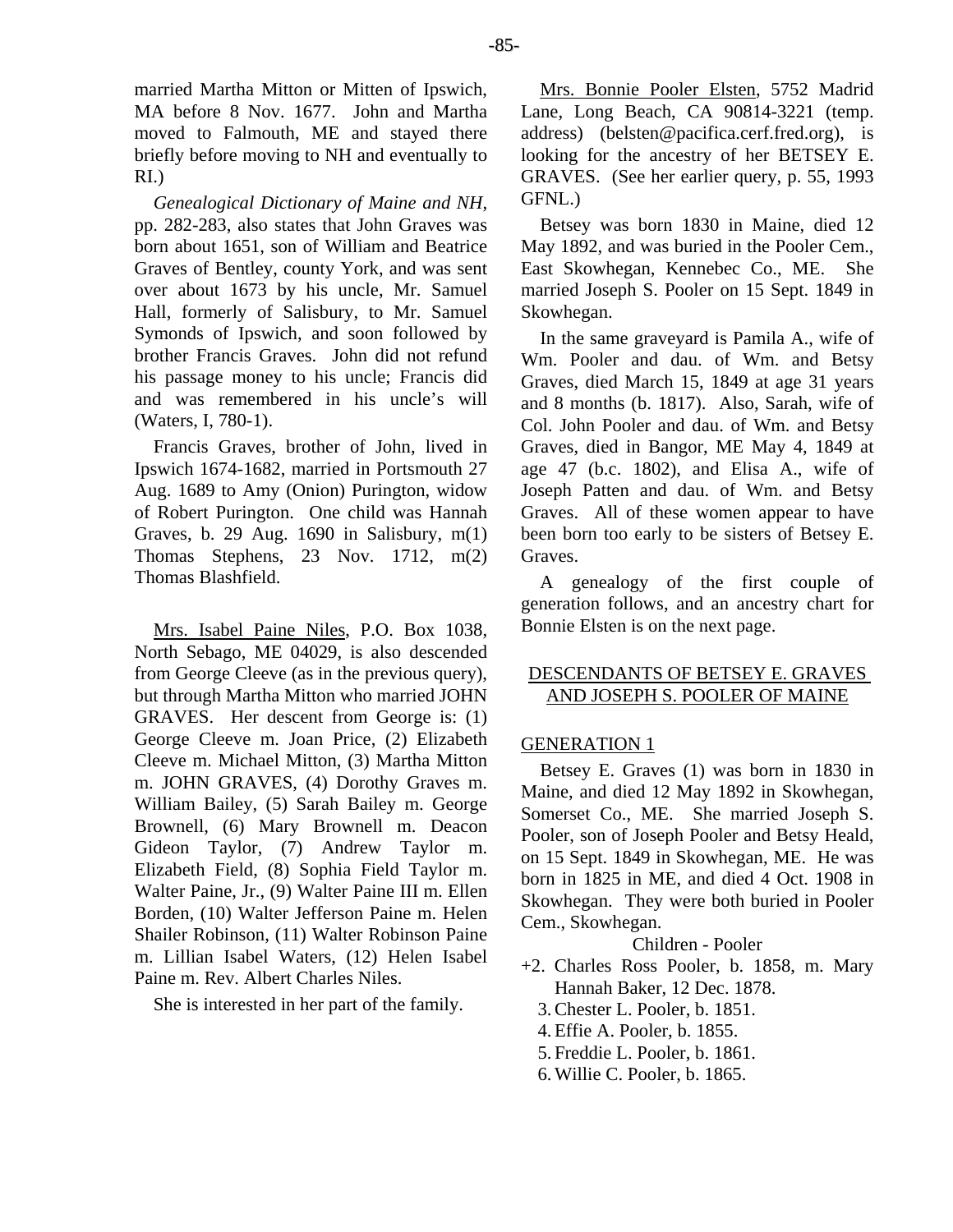#### GENERATION 2

Charles Ross Pooler (2) was born in 1858 in Skowhegan, Somerset Co., ME. He married Mary Hannah Baker, daughter of Andrew J. Baker and Frances M. Pray, on 12 Dec. 1878 in Weymouth, Norfolk Co., MA. She was born 8 Aug. 1857, died in 1931, and was buried in Village Cem., all in Weymouth, MA. Mary apparently secondly married Reuben Burrell.

## Children - Pooler

+7. Winfred Jackson Pooler, b. 8 March 1879, m(1) Georgie Isabel Howard, m(2) Gertrude Elizabeth Patterson, d. 5 Dec. 1942.

Ms. Lynn A. Fairbank, 4 Franklin Square, Dedham, MA 02026, is descended from both THOMAS GRAVES of Hartford, CT, and ELIZABETH GRAVES who married Lt. Harmon (or Heman) Hall.

Harmon was born 17 Oct. 1720, Wallingford, CT, d. 29 Aug. 1769, Wolcott, CT, married Elizabeth Graves in 1742 in Wallingford. They had at least one son, Capt. Heman Hall, b. 1750, Wolcott, CT, m. Rebecca Finch. Her descent is: (1) Elizabeth Graves, (2) Heman Hall, (3) Ursula Hall, 1783-1850, m. Noah Walker, (4) Henry C. Walker, 1804-1857, m. Betsy Maria Chalker, (5) George Walker, 1846-1909, m. Mary M. Carter, (6) Sarah Maria Walker, 1868- 1937, m. Calvin Cornelius Fairbank, (7) Philip Carter Fairbank, 1900-1975, m. Hazel Moat, (8) Philip

Carter Fairbank, b. 1925, m. Ruth Ann Winters, (9) Lynn Ann Fairbank, m. Dr. Robert Mirkin Schlesinger.

(ED. NOTE: She had a previous query on p. 90, 1995 GFNL. Based on the location of Wallingford, CT, Elizabeth could have been descended from Thomas Graves of Hartford, CT or from Deacon George Graves, or even from William Graves and Sarah Dibble of CT. Help would be appreciated.)

## *THOMAS GRAVES OF HARTFORD, CT*

Ms. Betsy Williamson, Lasqueti Island, BC V0R 2J0, Canada (bwallace@sd69.bc.ca), is a great-granddaughter of Nancy Graves, a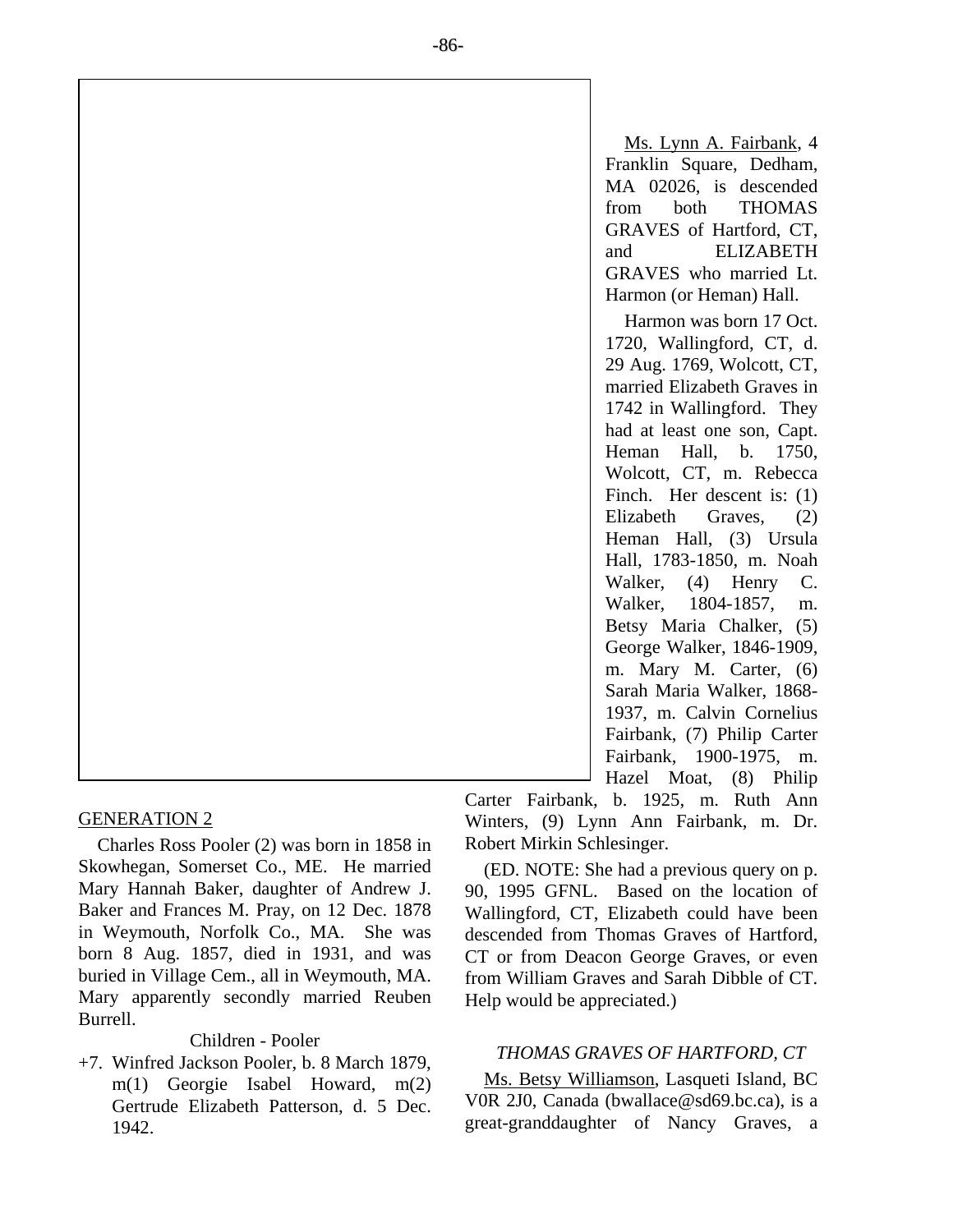survivor of the Donner Party. "I am interested in finding descendants of William C. Graves, Nancy's brother."

(ED. NOTE: William is William Cooper Graves, #1420 in the Thomas Graves of Hartford, CT book. The father of William and Nancy was Franklin Ward Graves who died before dawn on Christmas Day, 1846, of starvation and exposure, near what is now called Donner Pass in the Sierra Nevada mountains.)

## *SOUTHERN GRAVES FAMILIES*

Mr. Donald B. Graves, 3738 North Cooper Lake Rd., Smyrna, GA 30082, is searching for the ancestry of his ancestor, WILLIAM M. GRAVES, as discussed in the following genealogy.

# DESCENDANTS OF WILLIAM M. GRAVES AND MARY M. HOLLOWAY OF TN & NC

#### GENERATION 1

William M. Graves (1) was born about 1801 in TN, and died in 1896 in Mills River, Henderson Co., NC. He married Mary McK. Holloway before 1835. She was born about 1806 in TN or NC, and died in 1891 in Mills River, Henderson Co., NC. All their children were born in TN.

William Graves was in the 1850 census for Grainger Co., TN, his father was born in VA, and his mother was born in NC. The gravestone of William and Mary in the Mills River Presbyterian Church Cem., Mills River, NC, gives the name of his wife as Mary Holloway Graves. This is also the name given as John F. Graves' mother on his death certificate.

The Mills River Presbyterian Church traces its beginnings back to 1797 when a small log building was erected on 10 acres of land given by Col. James Brittain, to be used for religious and schooling purposes. Known as Mills River Academy, this first school in Henderson Co. held classes taught by the Rev. David

Haddon through the week, and held worship services on Sunday. Later, a new brick building was erected with a school downstairs and church upstairs. During the Civil War, two groups, The Old School and The New School, united in common struggle to form one church. The Mills River Presbyterian Church in Concord Presbytery, Synod of North Carolina, was born in 1859. Rev. William Graves served as pastor, and is buried in the church cemetery.

According to John Otis Graves, this Graves family lived in Graves Town (now called Graveston), Knox Co., TN, and John Temple Graves was a cousin. If they were from Graveston, they were probably descended from immigrant John Graves (Johann Sebastian Graff), but Donald B. Graves thinks that is unlikely.

On p. 75, 1991 GFNL, is information about a William H. B. Graves who married Isabella Marie Carriger (sister of Mary James Carriger who married John Fielding Graves) on 22 Oct. 1877. She was born 26 July 1855 and died 27 Dec. 1879. They had no children. Since this William is probably not the William who was a brother of John Fielding Graves, perhaps he was a cousin.

There was also a Leonard H. Graves, born about 1806 in NC, listed in the 1850 census for Giles Co., TN. Note that a grandson of William M. Graves was Leonard Harrison Graves. Could Leonard H. Graves have been a brother of William M. Graves? Leonard H. Graves married Catherine B. Keith, daughter of Andrew Keith, and probably had the following children: Newton Graves, b.c. 1825- 30; Caroline Graves, b.c. 1830; Nancy A. Graves, b.c. 1834, m. William F. Brown; Alexander Graves, b.c. 1837; Martha Graves, b.c. 1839; Mary Graves, b.c. 1842; David A. Graves, b.c. 1844. (For more information, see pp. 66-67, 1994 GFNL.)

The given names William and Leonard were also used among the descendants of John Graves and Margery Harvey of Randolph Co., NC.

Children - Graves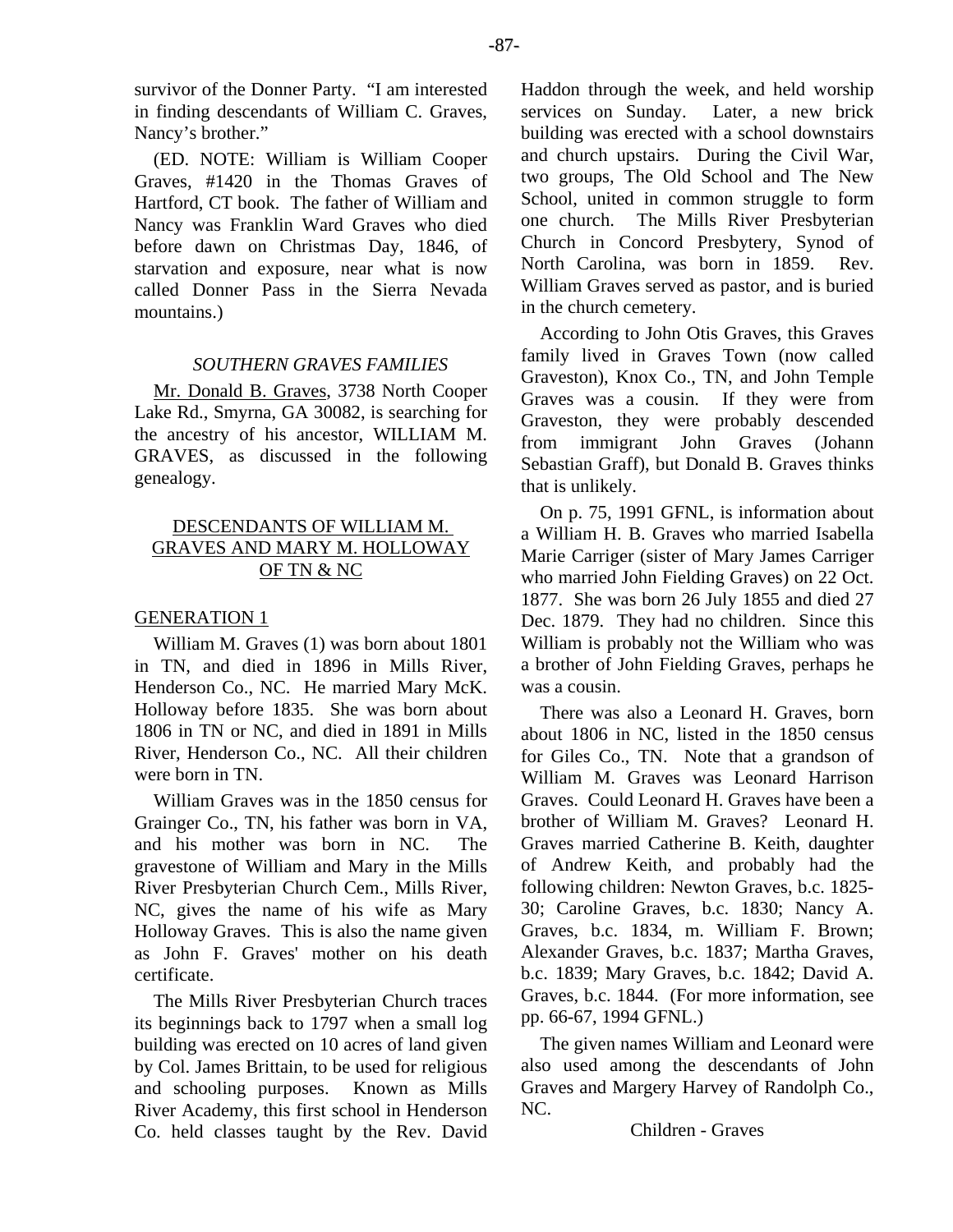- 2. William H. Graves, b.c. 1835, d. 12 Oct. 1864 (near Petersburg, VA). A marker for him reads: William H. Graves, Capt. Co. E, 25th Reg., who fell at his post near Petersburg, VA, Oct. 12th 1864 in the 31st year of his age.
- 3. Mary A. Graves, b.c. 1837, m. ------ McCoy, after 1870, d. 1909. Bur. Presb. Church Cem., Mills River, NC.
- 4. David H. Graves, b.c. 1841.
- +5. John Fielding Graves, b. 5 May 1849, m(1) Mary James Carriger, 26 Nov. 1873, m(2) Rosa B. Hill, c. 1887, d. 4 Aug. 1910.

## GENERATION 2

John Fielding Graves (5) was born 5 May 1849 in TN, died 3 Aug. 1910, and was buried in Riverside Cem., Asheville, NC. He first married Mary James Carriger, daughter of Isabella Pomeroy Carmichael and Christian Elliott Carriger, on 26 Nov. 1873. She was born 11 Nov. 1849 and died 23 June 1876. He secondly married Rosa B. Hill, daughter of John J. ("J. J.") Hill and Mary B. Grigg, about 1887. She was born 12 July 1862 in VA or TN, died 21 March 1934 in Decatur, GA, and was also buried in Riverside Cem., Asheville. All the children by the second marriage were born in Asheville, Buncombe Co., NC.

Children - Graves, by Mary J. Carriger

- 6. William Elliott Graves, b. 15 Sept. 1874 (TN).
- 6a. Minnie Lee Graves, b. 12 Feb. 1876, d. 26 June 1876. Children - Graves, by Rosa B. Hill
- +7. Leonard Harrison Graves, b. Feb. 1889, m. Loraine Winn Patterson, d. 6 Feb. 1957.
- +8. John Otis Graves, b. 20 Oct. 1892, m. Ruth Evelyn Breck, 16 Dec. 1924, d. 13 Aug. 1950.
- +9. Howard Gresham Graves, b. 27 July 1896, m. Katharine Cleaton, 24 Nov. 1915, d. 9 July 1958.

## GENERATION 3

Leonard Harrison Graves (7) was born in Feb. 1889 in Asheville, Buncombe Co., NC, died 6 Feb. 1957 in Memphis, TN, and was buried 10 Feb. 1957 in Westview Cem., Atlanta, GA. He married Loraine Winn Patterson, daughter of John Denton Patterson, Jr. and Lavinia Winn. She was born 10 Jan. 1896 in Marietta, Cobb Co., GA, died 10 Dec. 1949 in Jacksonville, FL, and was buried 13 Dec. 1949 in Westview Cem., Atlanta. Both their children were born in Memphis, Shelby Co., TN.

## Children - Graves

- +10. Leonard Harrison Graves, Jr., b. 21 Dec. 1925, m(1) Betty Jane Barnes, m(2) ------.
- +11. Clayton Winn Graves, b. 22 Jan. 1928, m. Constance Theadora McDaniel, 2 Feb. 1957.

John Otis Graves (8) was born 20 Oct. 1892 in Asheville, NC, and died 13 Aug. 1950 in Atlanta, Fulton Co., GA. He married Ruth Evelyn Breck, daughter of Frederick Berton Breck and Eva Louise Boyer, on 16 Dec. 1924 in Atlanta. She was born 6 Feb. 1898 in Pawtucket, RI, and died 28 March 1974 in Atlanta. They were both buried in Crest Lawn Cem., Atlanta, GA. Their first child was born in Atlanta, and the others in Memphis, Shelby Co., TN.

## Children - Graves

- +12. John Fielding Graves, b. 27 June 1926, m. Shirley Clare Merchant, 31 July 1948.
- +13. Ruth Louise Graves, b. 17 Aug. 1927, m. Thomas Butler Webb, 27 Dec. 1947.
- +14. Evelyn Hill Graves, b. 9 Aug. 1931, m. William Joel Collins, 1950.
- +15. Donald Berton Graves, b. 15 May 1933, m. Lola Fairest Legg, 1 July 1955.
- +16. Lawrence Breck Graves, b. 10 Aug. 1934, m. Helen Rhea Laubenfels, 15 Aug. 1959.

Howard Gresham Graves (9) was born 27 July 1896 in Asheville, NC, died 9 July 1958 in Atlanta, GA, and was buried 10 July 1958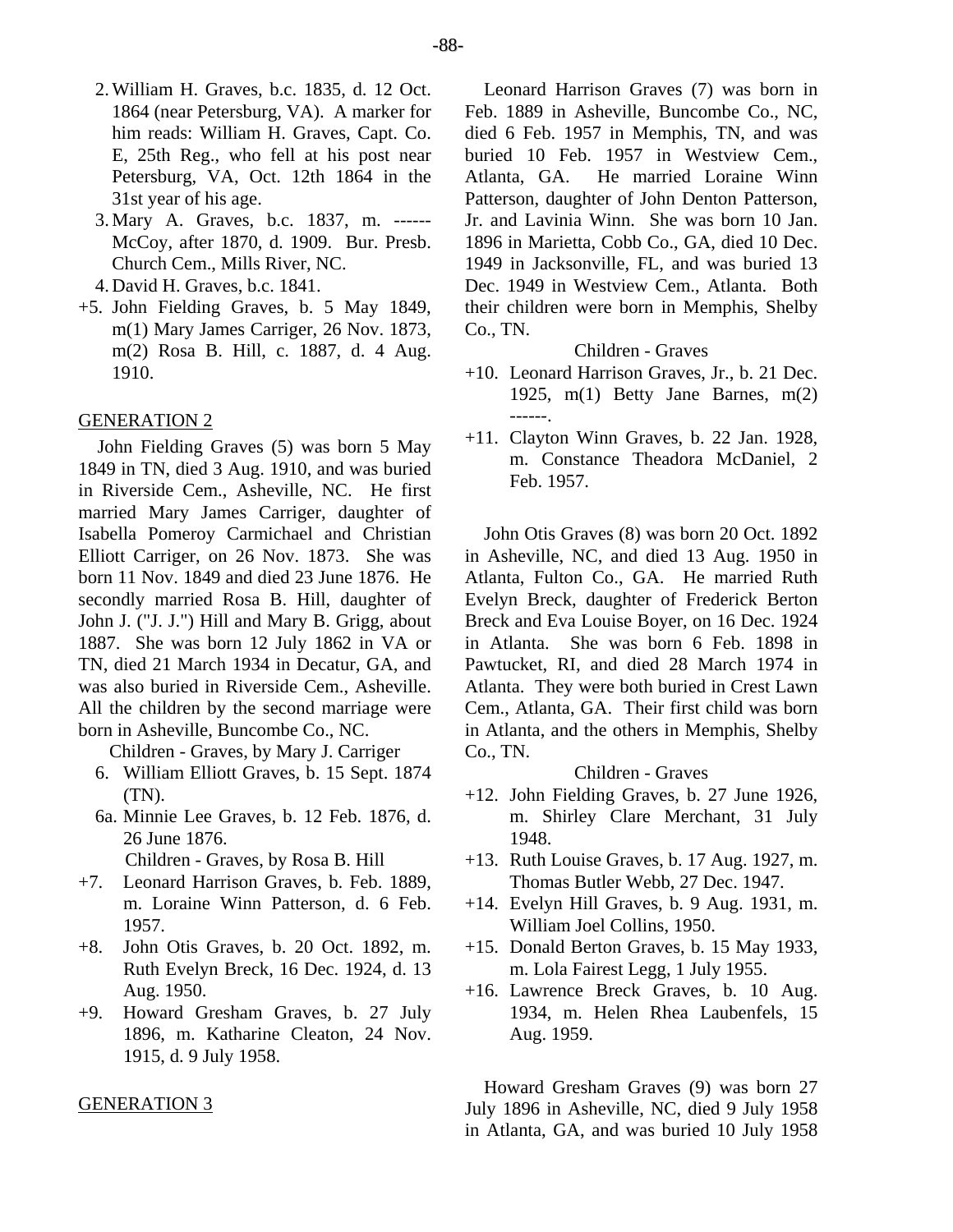in Arlington Cem., Atlanta. He married Katharine Cleaton, daughter of James Daniel Cleaton and Irene Randall, on 24 Nov. 1915. She was born 13 Aug. 1896, died 19 Nov. 1982, and was buried 22 Nov. 1982 in Arlington Cem., all in Atlanta. Both their children were born in Atlanta, GA.

### Children - Graves

- +17. Howard Cleaton Graves, b. 27 Aug. 1916, m. Nancy Allen Warwick, 2 Dec. 1933, d. Dec. 1988.
- +18. Katharine Graves, b. 23 Aug. 1920, m. George Potts Olcott, III, 18 Oct. 1942.

Mr. Darrell Warner, 2106 Golden Pond Dr., Kingwood, TX 77345 (dwarner104@aol.com), is "seeking information on JOHN GRAVES and his wife Edith June ------ who were the parents of Martha ("Patsy") Graves, b. 26 Feb. 1801. Martha married William McClain in Nelson Co., VA 8 Dec. 1817, and it is likely that her parents lived in Nelson, Amherst, or possibly Albemarle counties. (The McClains lived in Nelson near the Albemarle Co. line.) Martha Graves McClain and her family later (about 1844) moved to Lewis Co. and then Upshur Co., VA (later WV). William McClain's father, Henry McClain, served at the battle of Guilford Court House in the Rev. War under a Capt. John Graves. The John Graves I am looking for is my g-g-ggrandfather and the namesake of my grandfather, John Graves McClain. One could speculate that this John Graves might be the one on the Virginia Rev. War rolls."

"Thomas Jefferson's Garden Book, which records plantation business, notes some transactions with John Graves who would likely be this John Graves in Albemarle Co. of adjacent Nelson Co."

William and Martha had 12 children, all born in Nelson Co., VA, except probably Henrietta. All except Mary Ann moved to what is now WV when their parents migrated in 1842.

- Malinda McClain, 1818-1886, never married.
- Thomas E. McClain, 1820-1908, m. Lucinda Ann Rhodes.
- Mary Ann McClain, 1823-1894, m. John ("Jack") McClain.
- Addison McClain, 1827-1895, m(1) Roxie Slaughter, m(2) Cinderella Racer.
- Martha McClain, 1827-1898, m. Jonathan Jack.
- Lucinda McClain, 1829-1900, m. Thomas Linger.
- Eliza J. McClain, 1831-1900, m. John Racer.
- Armanda McClain, 1834-1894, m. Ase McCoy.
- Evalina McClain, 1836-1907, m. Granville Rexroad.
- William Henry McClain, 1838-1913, m. Mary E. Ferrell.
- James Monroe McClain, 1841-1916, m. Octavia Wesley Childress.
- Henrietta McClain, 1843-1932, m. Henry Siron.

The descent of Darrell Warner is: (1) John Graves, (2) Martha Graves, (3) James Monroe McClain, (4) John Graves McClain, m. Myrtle Armstrong, (5) Juanita McClain, m. Charles French Warner, (6) Darrell Gene Warner.

(ED. NOTE: This is the same line as that of Ms. Marlene Carpenter, 306 Richland Dr., Lancaster, PA 17601. It is possible that Martha Graves was a sister of William Lynch Graves. Any help will be appreciated.)

Mrs. Ethel Riley, 442 East Little Island Rd., Cathlamet, WA 98612-9702, is looking for help with the parents and earlier ancestry of her ancestor, THOMAS LITTLE GRAVES. A partial genealogy follows.

# DESCENDANTS OF THOMAS LITTLE GRAVES AND PENELOPE ------ OF ROWAN CO., NC & IN

GENERATION 1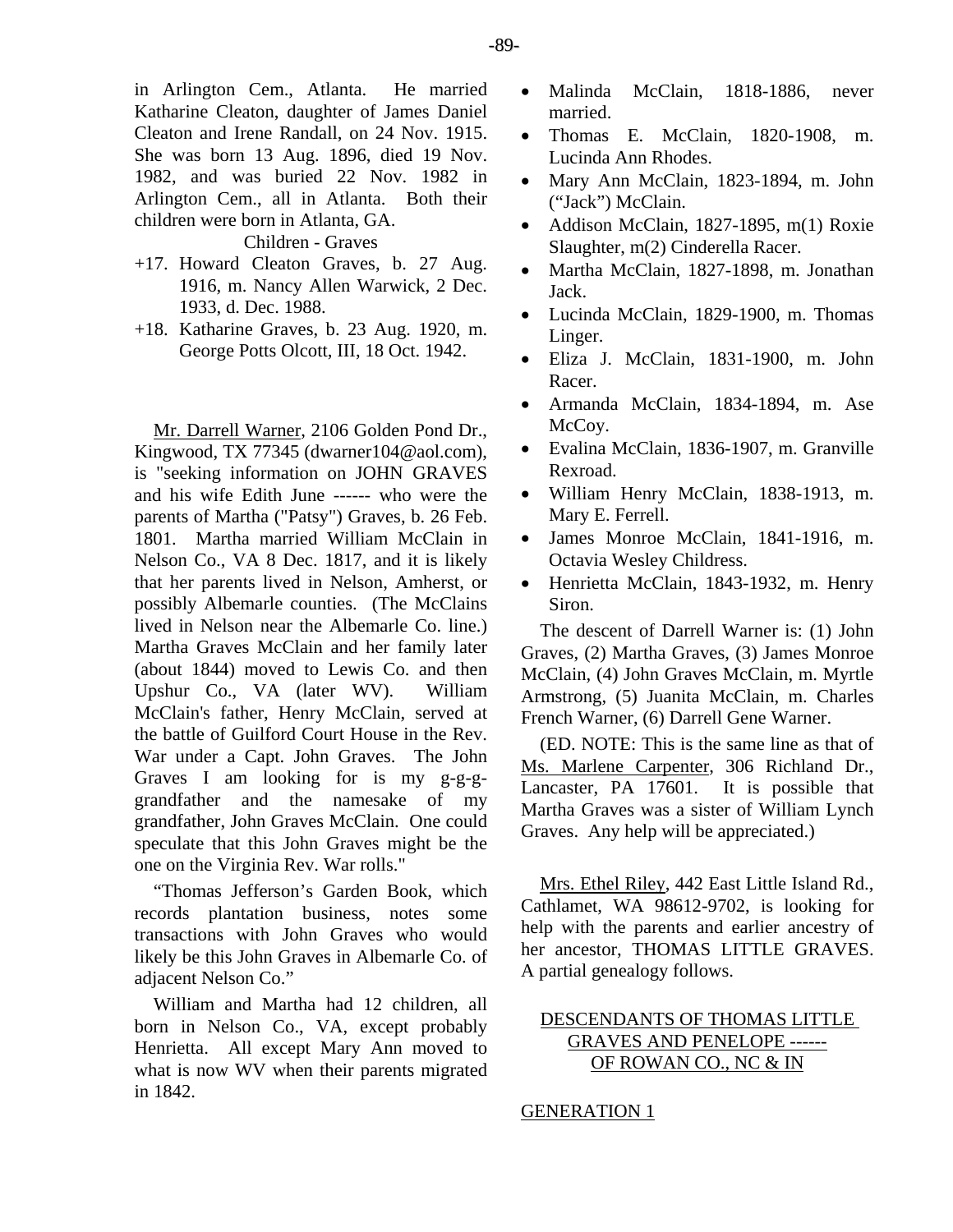Thomas Little Graves (1) married Penelope ------.

Children - Graves 2. Christina Little Graves, m. Thomas Jones.

## GENERATION 2

Christina Little Graves (2) married Thomas Jones. They lived in Rowan Co., NC. All their children were born in Rowan Co.

Mrs. Riley (R-1) wrote that Alice Muncy in 1968 stated that she found an old paper written by some member of the Jones family giving the maiden name of Christina as Graves. From Graham G. Bunn in 1968, the parents of Christina Graves is Thomas Little Graves and wife Penelope, and they are buried in the Forsythe Cem. in Gibson Co., IN. Could it be that Little was the maiden name of Thomas Graves' mother?

Mrs. Zulieme Mayer Brown wrote that she believes that Christina was a daughter of William Pearson Little, and that she may have first married a Mr. Graves. She says "in the data in Pike County Historical Society's book published in about 1968, they have placed Graves in quotes, as a middle name."

Early in the year 1831 a caravan took off from NC. It consisted of the widow O'Neal (Lucretia (Potts) O'Neal), her married daughter Sally and husband Thomas Jones, and their two children, and the widow O'Neal's unmarried children, Calvin (only son) and 5 unmarried daughters, Mary, Rebecca, Nancy, Margaret and Jincy. Also in the party was Tom Jones' mother, the widow Christina (Graves) Jones, two married daughters, Charlotte (with husband William Richardson) and Sally (with husband Elijah Smith). Also a small child or two, and her unmarried children, a son Wiley and two daughters, Melinda (m(1) David Grimes, m(2) Calvin Howell) and Nancy (m. William Barrett). They came through in wagons and it took 6 weeks to make the trip to Louisville, KY, and then they had to wait for the ice to break up before they could cross the Ohio River. Court was held in a house in

Petersburg, IN, and they went there to see about their land, thought at first of settling near Petersburg, but went on to the Patoka bottoms.

There is a story concerning the husband of Christina Graves Jones. When Tom Jones (who married Sally O'Neal) was a young boy, he and his father Thomas Jones, Sr., who lived in Rowan Co., NC, took their produce down to Charleston (now Bryson City, Swain Co., NC) to sell it, as was the custom in those days. The elder Tom Jones sold his produce and left Thomas, Jr. to watch the wagons. He was never seen or heard of again, and to this day no one knows what became of him, but it was thought he was probably murdered for the money he had on his person.

# Children - Jones

- 3. Wiley Jones, b. 10 July 1802, m. Margaret Melinda Graves, 12 Sept. 1822, d. 18 March 1876.
- 4. Sarah N. Jones, b. 1805, m. Elijah Smith, 3 Nov. 1821.
- 5. Thomas Jones, Jr., b. 28 Feb. 1807, m. Sarah ("Sally") O'Neal, 24 March 1827 (Rowan Co., NC), d. 17 Feb. 1882.
- 6. Charlotte Jones, b. 1809, m. William Richardson, 1824 (Rowan Co., NC), d. 5 Nov. 1870.
- 7. Hannah Jones, b.c. 1812, m. Richard Barrett, 21 Feb. 1830 (Gibson Co., IN).
- 8. Melinda Jones, b.c. 1818, m(1) David Grimes, 11 Sept. 1838 (Gibson Co., IN), m(2) ------, d. 7 May 1868.
- 9. Nancy J. Jones, b. 10 Jan. 1819, m. James Crow, 17 April 1836 (Gibson Co., IN), d. 25 March 1870.

## GENERATION 3

Wiley Jones (3) was born 10 July 1802 in Rowan Co., NC, near the Big Pedee and Little Pedee rivers, and died 18 March 1876 of pneumonia in Gibson Co., IN. He married Margaret Melinda (or Melindy) Graves (parents unknown) on 12 Sept. 1822 in Rowan Co., NC. She was born in 1805 (or 1807) in Rowan Co., NC, and died in Dec. 1866 of pneumonia in Gibson Co., IN. They settled in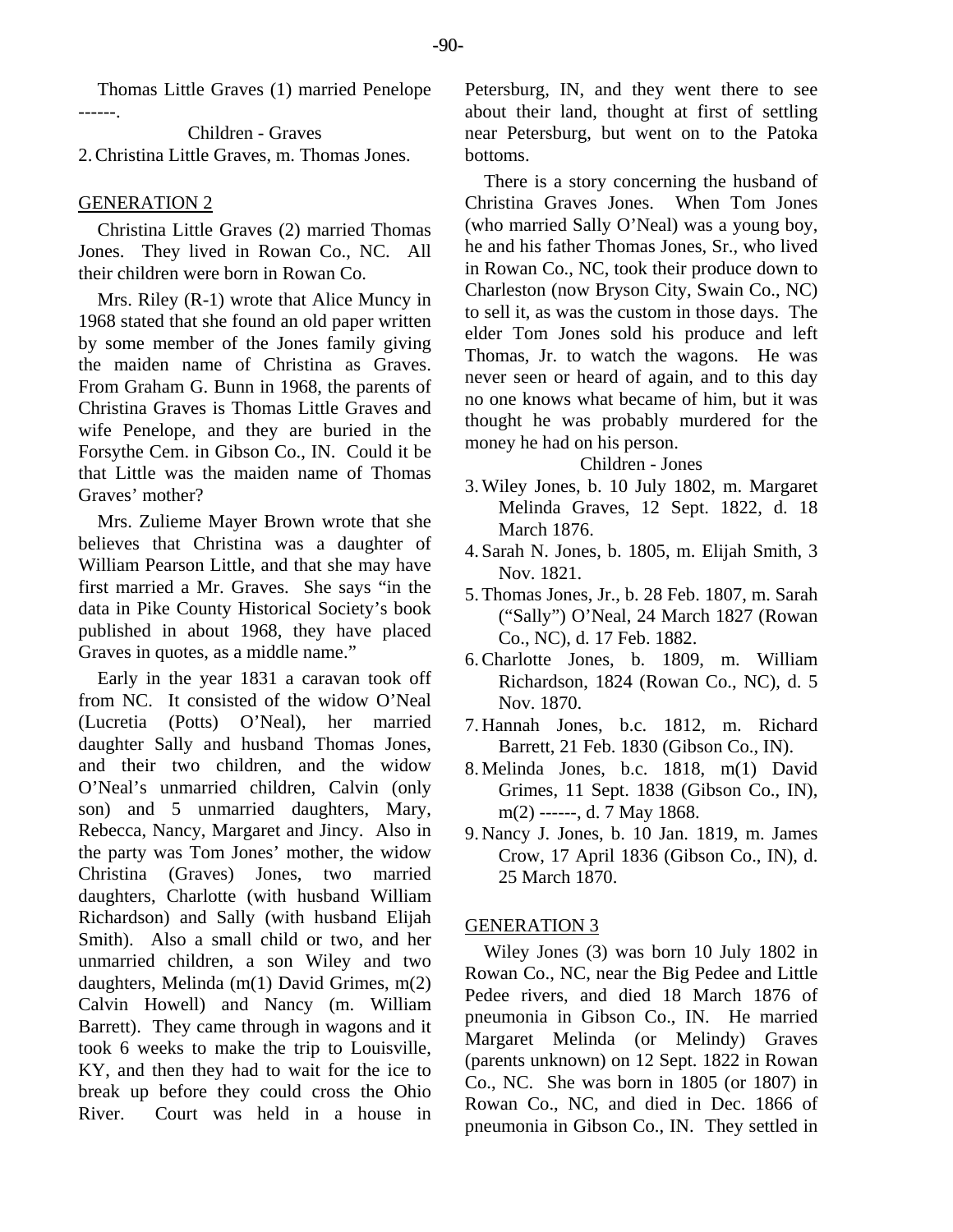Gibson Co., IN in 1828, near Dongola (northwest of Oak City) Their first child was born in Rowan Co., NC, and all the others in Gibson Co., IN.

According to granddaughter Florence Thompson Leveron in Hazelton, IN about 1916: Gibson County was almost a wilderness when grandfather settled there. He worked for a Mason Kirk a number of years. They lived in a little log cabin in the woods with lots of wolves, deer, and wild turkey. He was a good shot with a rifle. He said wolves came near getting him one night as he was carrying a half dressed hog on his back to his wife and little ones after helping Mason Kirk butcher all day. There was a watermill at Columbia (Patoka), and one at Wheeling (Kirksonville), same river, a few miles apart. Grandfather (Wiley) was a heavyset man, and when in his prime weighed 190 pounds.

Children - Jones

- 10. Elizabeth Jones, died young.
- 11. Sally Ann Jones, b.c. 1825, m. John Crow, 12 Feb. 1848 (Gibson Co., IN).
- 12. Polly Jones, b. 1829.
- 13. John Jones, b. 1834, m. Lavina Lowe, 14 Dec. 1859.
- 14. Abraham Jones, b. 1837, m. ------, 20 Sept. 1860, died in Civil War.
- 15. Margaret Jones, b. 1841, m. Stewart Thompson, 2 Sept. 1858, d. West Sales, Knox Co., IN.
- 16. Nancy Cordelia Jones, b. 1844.
- 17. Luticia Jones, b. 1846.
- 18. Rose Ann Jones, b. 1848.
- 19. Vincent Thorpe Jones, b. 1850.
- 20. Louisa Jones, b. 1839.

Sarah ("Sally") N. Jones (4) was born in 1805 in Rowan Co., NC. She married Elijah Smith on 3 Nov. 1821 in Rowan Co., NC. He was born in 1804 in Rowan Co., NC, and died in April 1856 in Gibson Co., IN. At least their first 4 children were born in Rowan Co., NC.

Children - Smith

21. Aurena Smith, b. 1823, m. (Rev.) Henry Woodry, 3 Oct. 1839 (Gibson Co., IN).

- 22. Mary Margaret Smith, b. 14 March 1826, m. James Kime, 28 Sept. 1843 (Petersburg, Pike Co., IN), d. 29 April 1895 (Sodaville, Linn Co., OR).
- 23. William Smith, b. 1830, m. Nancy Ann Johnson, 9 Dec. 1849 (Pike Co., IN).
- 24. Sarah Ann Smith, b.c. 1832, m(1) John H. Barrett, 8 Jan. 1850, m(2) ------.
- 25. James Smith, died in infancy.
- 26. Pleasant Smith, b. 1834, m. Eliza Jane Hartwell, 2 Nov. 1853 (Gibson Co., IN), d. 7 Dec. 1862 (Louisville, Jefferson Co., KY).
- 27. Nancy Elizabeth Smith, b. 1836, m. Michael Kime, 7 Jan. 1852 (Pike Co., IN).
- 28. Eliza Jane Smith, b. 1838, m. (Rev.) Wesley Chandler, 21 July 1859 (Gibson Co., IN).
- 29. Rebecca Jane Smith, b. 1842, m. Lafayette Ellis, 6 Sept. 1860 (Pike Co., IN).
- 30. Elijah Smith, Jr., b. 1843, m. Margaret L. Chandler, 10 Sept. 1863 (Gibson Co., IN), d. 1929 (Petersburg, Pike Co., IN).
- 31. Melinda Jane Smith, b. 11 March 1845, m. Marion J. Atkinson, 23 March 1871 (Gibson Co., IN), d. 18 Dec. 1925.

Mrs. Donna Graves Ferrell, 7851 Central Pike, Mount Juliet, TN 37122 (dgferrell @aol.com), is still looking for the ancestry of her BENJAMIN GRAVES, b.c. 1774 in VA, d.c. 1857 in Wilson Co., TN, who married Mildred ------.

"My Benjamin Graves named his first (known) son Williamson Stokes Graves. I found his full name in his brother Richard D. Graves' will. Williamson Stokes Graves named his first daughter Rebecca Ann. Benjamin had a daughter named Ann (possibly Rebecca Ann)." Could this be a clue to the ancestry of Benjamin?

There was a William Graves who died about 1820 or 1821 who first married Rebecca Williamson (?) who died 20 Jan. 1774. This William was a son of Solomon Graves (son of Thomas Graves and Ann Davenport), born 1723 or before in Spotsylvania Co., VA, died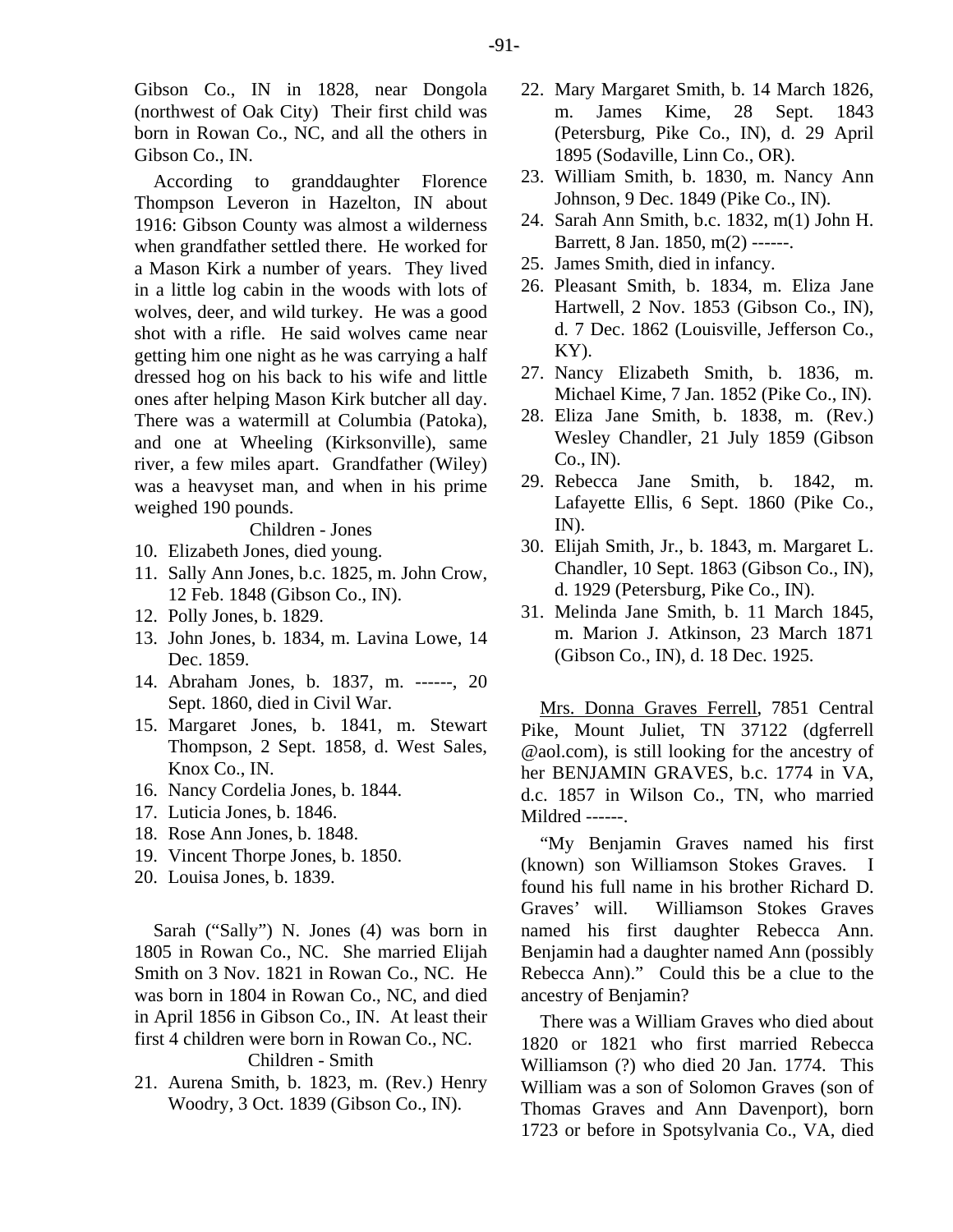about 1785 in Sussex Co. (previously Surry Co.), VA, married Sarah Winfield or Wingfield. Could there be a connection of this part of the family with Benjamin Graves?

(ED. NOTE: It is interesting, but perhaps not meaningful, that the Stokes name shows up in the descendants of James Graves of Randolph Co. & Surry Co., NC. Stokes Graves of Blount Co., AL was a son of Alexander Graves, son of John Graves, who was a son of James Graves.)

Mrs. Joyce Allen Standefer, 127 Coronation Dr., Houston, TX 77034, is seeking proof that William Graves, b.c. 1769 in GA, son of JAMES GRAVES and Mary Copeland, was the father of Middleton Graves, b.c. 1803 in GA, d.c. 1872 in Covington Co., MS.

(ED. NOTE: William Graves married Nancy ------. Does anyone know her last name? He was listed in the 1840 and 1850 censuses for Covington Co., MS, but I don't have copies of either of those. Since the children believed to be his were born 1792- 1803, few if any of them were apt to have been living in his household in 1850, when all household members were first shown by name. Those believed to be his children, all born in GA, are: Catherine, b.c. 1792; Humphrey, b.c. 1795; Lou, b.c. 1797; John, b. 13 March 1800; and Middleton, b.c. 1802.

Among the documents to try to find for proof are a will or probate records for William, land records, 1800-1850 census records to see the sex and ages of the members of his household and families of his children living nearby, court records, etc.)

It is also desired to learn more about Middleton Graves, his wife, and children. His wife's name is given as Matilda Herrington by one source and as Miriam Dickens, daughter of David Dickens, by another source. The only child of his still living in his household in 1850 was Elizabeth, b.c. 1825. Other children were Mary Ann, b.c. 1828, m. James T. Foles, and Miranda, b. Oct. 1831, m. Armblin Brown

Hooks. Were there others, and what is the proof that these were all his children?

The descent of Mrs. Standefer is shown on the pedigree chart on the next page.

## *CAPT. THOMAS GRAVES OF VA*

Ms. Carol Lee, 701 Ridgecrest Dr., Irving, TX 75060 (car0lee@aol.com), is descended from JOHN STERLING GRAVES, born 5 July 1850, maybe in TN, died 10 Feb. 1940, buried in AR. He married Comel Oxford of AR.

John was a son of ALEXANDER GRAVES and Elizabeth Propps. William W. Graves may have been a brother of John, since he was listed on the 1870 census next door.

Children of John and Comel include:

- Mary Elizabeth Graves, b. 1882 (Brownstone, AR), m. William McIver Hanes, 4 March 1906 (Nashville, AR), d. 21 May 1967 (Mooreland, OK).
- Buckie Graves, b. 18 Feb. 1889, m. Oscar Dilday, d. 17 Oct. 1970.
- Alex Graves, b. 1891, d. 1910.

Children of Alexander and Elizabeth include: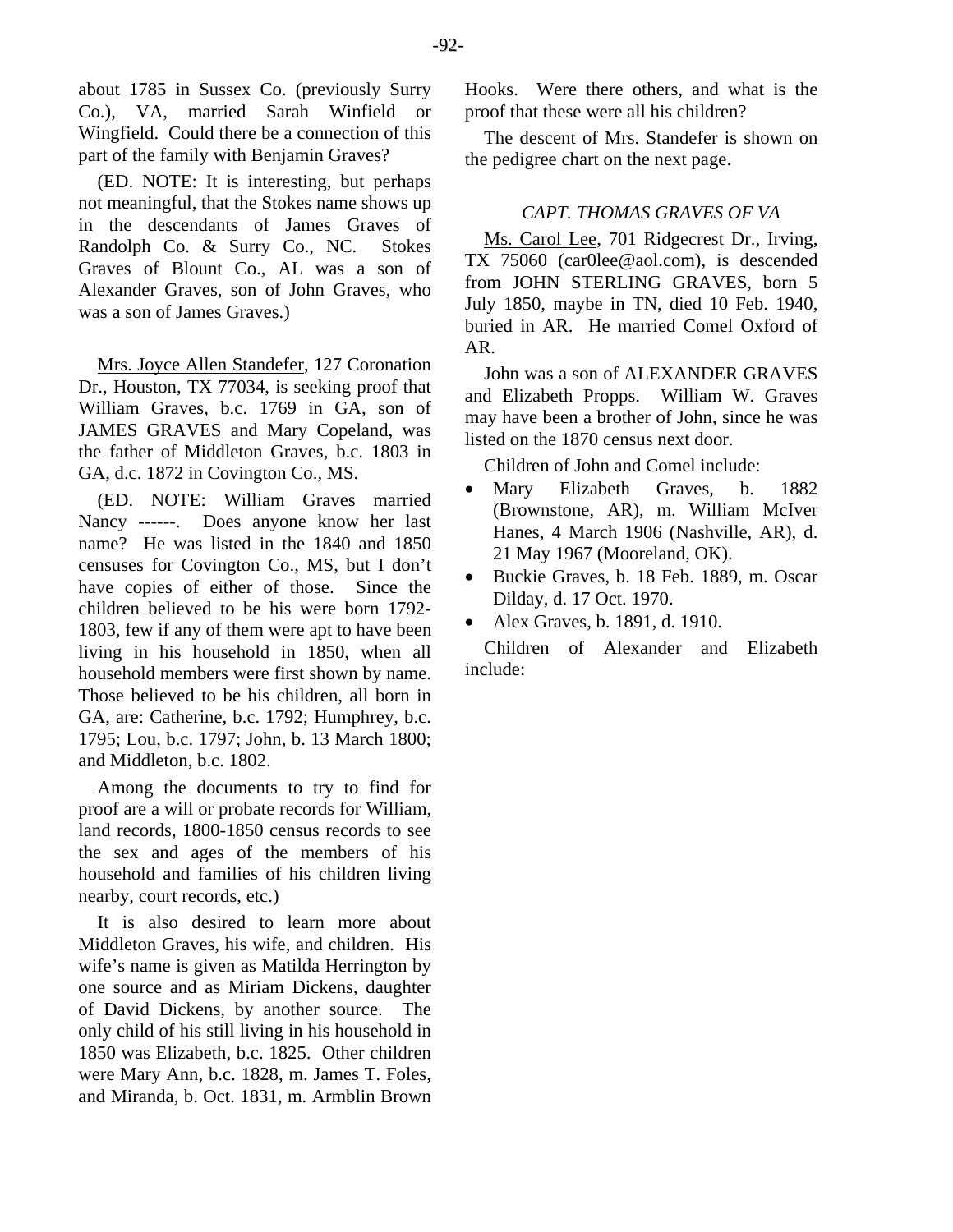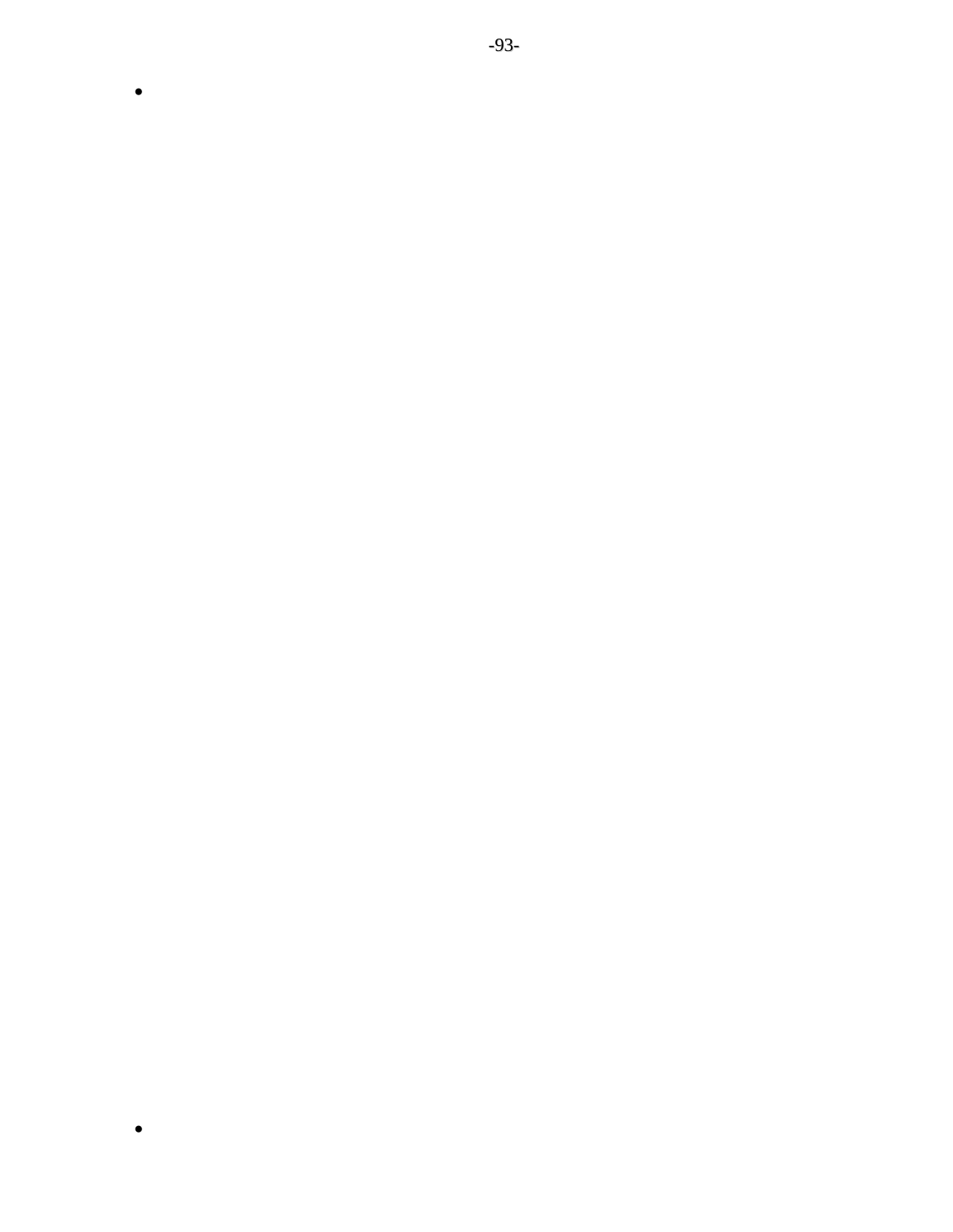- John Sterling Graves, b. 5 July 1850.
- Anabella Graves, b. July 1858 (AR).
- Joseph Graves, b. April 1866 (AR).
- Lee (Leonidas) Graves, b. Dec. 1869 (AR).
- Dolly, b. Jan. 1872 (AR).
- Nathaniel Graves
- Luellar Graves

(ED. NOTE: I believe that this line is definitely descended from William Graves, b. 1762, and Anne Neal. William had a son Sterling Graves who had a son Alexander, who may be the one who married Elizabeth Propps. The descent from Capt. Thomas Graves of VA is: Thomas<sup>1</sup>, John<sup>2</sup>, Ralph<sup>3</sup>, Ralph<sup>4</sup>, Henry White<sup>5</sup>, William<sup>6</sup>, William<sup>7</sup> m. Anne Neal, Sterling<sup>8</sup>.

Can anyone help?)

Mr. Bill R. Wood, 307 Teakwood, Amarillo, TX 79107-1819, is descended from Capt. THOMAS GRAVES through Giles N. Graves, and also from Charles W. Graves (who married Anne Alabama Graves, dau. of Giles N. Graves), as discussed in his query on pp. 47-48, 1996 GFNL. He has sent copies of old photos that he has been unable to identify. They are on the next 2 pages. Let him know if you can help.

They are either from the Giles N. Graves part of the family, the Charles W. Graves part, or both.

Mr. James Stanley ("Jim") Clark, 2140 Woodruff Lane, Marysville, CA 95901, is descended from Capt. THOMAS GRAVES of VA as follows: (1) Thomas, (2) Ann Graves, (3) Verlinda Cotton, (4) Sarah Burdett, (5) Chandler Fowke, (6) Gerard Fowke, (7) George Fowke, (8) Anne Dinwiddie Fowke, (9) "Milli"/"Linna" (Melanie?) Jones m. Thomas J. Clark, (10) James Isaac Clark, (11) Thomas Jefferson Clark, (12) Margaret Pearl Clark, (13) Jack Vernol Manley, (14) James Stanley Clark.

He would like more evidence of the parents of James Isaac Clark. James was born in Jan.

1838 in KY, died 10 May 1907 in Taneyville, MO, and married Martha Frances Reams, daughter of John Reams and Sarah Swim(m), on 12 May 1859 in Bourbon Co., KS.

When he first started his family research, a relative was reported to have said, "My grandparents had a large farm in Kansas where my parents (James and Martha Clark) met." He then searched the 1860 Kansas Territorial census for a family that had James Isaac Clark in it. He extracted every Clark family from that census, but didn't find them there. He did find the family in Vernon Co., MO, bordering Bourbon Co., KS. Then he went back to his extract of the Clark families in Bourbon Co., KS, and selected the family of Thomas J. and Milly Clark as the most likely parents of James.

"The reason that I picked this family was the similarities which coincided with the known facts I already had about James Isaac Clark.

- From other census reports of James Isaac Clark, it was indicated that his father was born in Virginia and his mother was born in Kentucky. Thomas was born in VA and Milly in KY.
- There is a similarity of names for both families...

Everything that I have been able to find out about this Thomas J. Clark family fits into what I know about the parents of James Isaac Clark. I just have not been able to physically put James Isaac into the family of Thomas J. Clark. I did find the family of Thomas J. Clark in Marion Co., MO in the 1850 census, when James Isaac was 12 years old. He was not enumerated in the family. He could have been visiting elsewhere, since it was summertime. I have not been able to find a will for Thomas J. Clark or any other land records other than when he sold this land in Bourbon Co.

(ED. NOTE: I would suggest checking the household of Thomas J. Clark in the 1840 census to see whether a male of the right age was in that but missing in the 1850 census. I would also check the other Clark households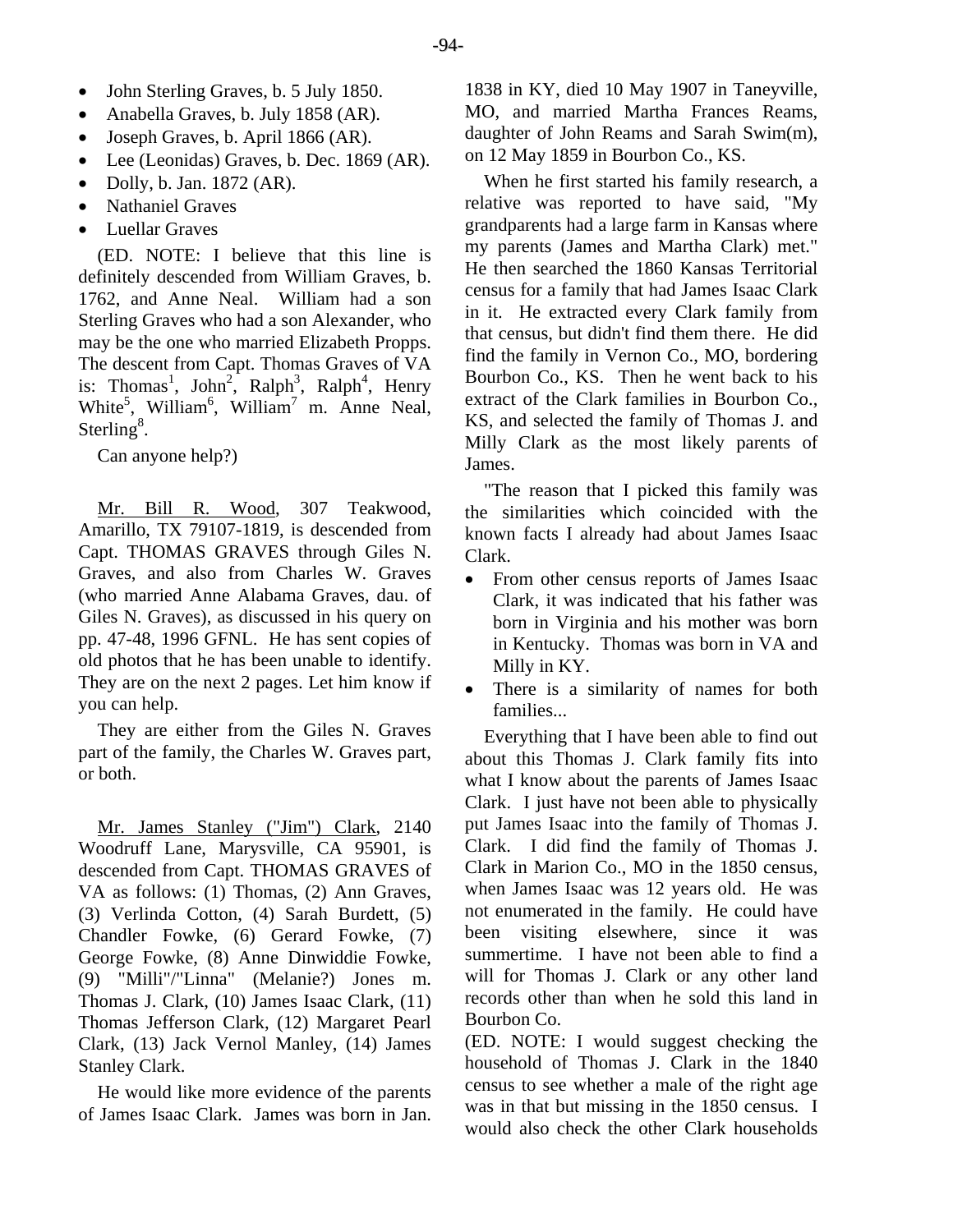in the 1850 census to be sure James was not in one of them.)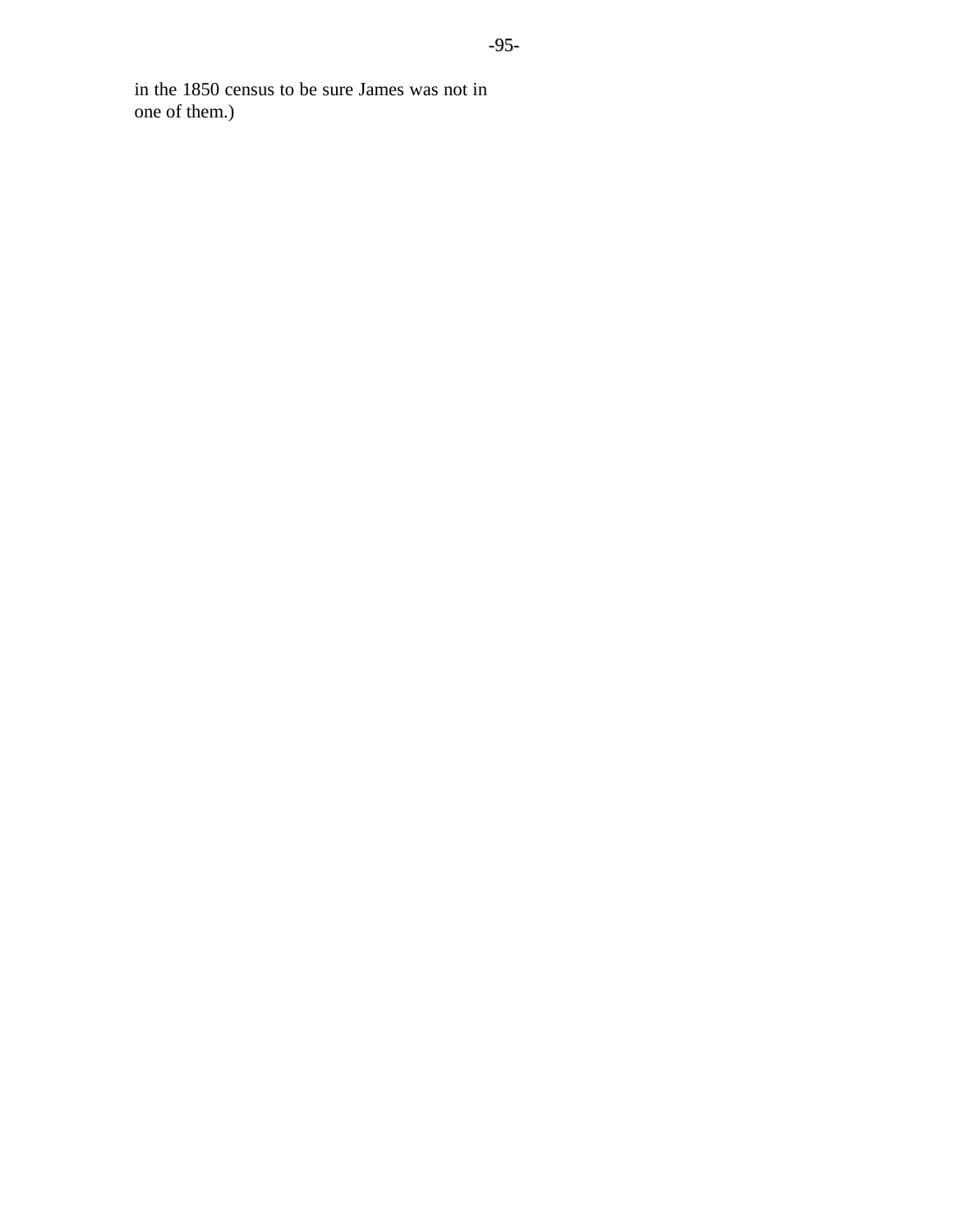Thought to be Luke & John Williams, by Smith Studio, 323 East Houston St., San Antonio, TX

Luke & John, taken 1900-1910 <br>By J. W. Parish Artistic Photographer, Itasca, TX